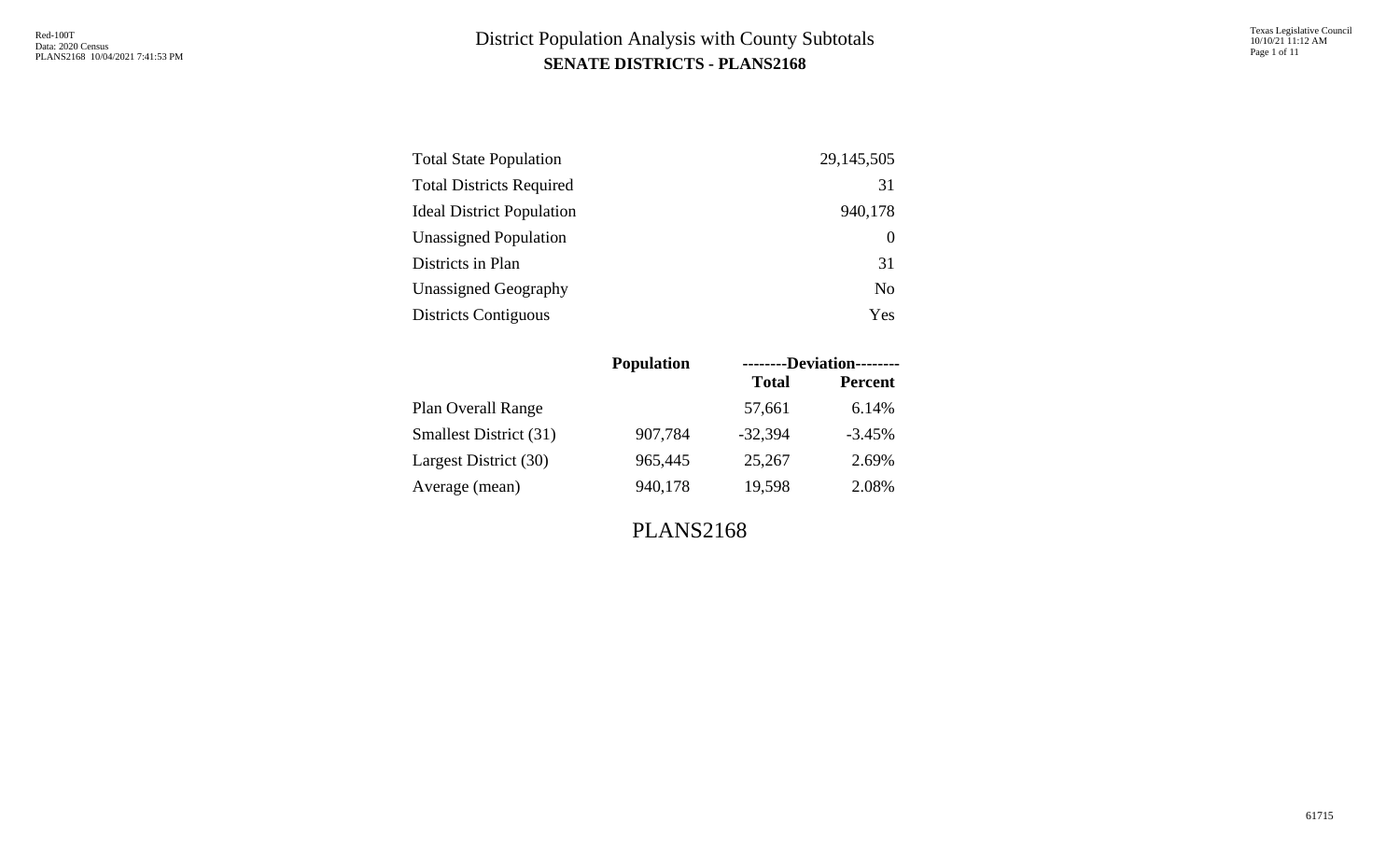Texas Legislative Council 10/10/21 11:12 AM Page 2 of 11

|                       | <b>Deviation</b>      |                | <b>Total</b>       | Anglo              | Non-Anglo          | Asian           | <b>Black</b>       | Hispanic          | $B+H$              |              | %Anglo %Non-Anglo | $%$ Asian        | %Black       | %Hispanic    | $%B+H$       |
|-----------------------|-----------------------|----------------|--------------------|--------------------|--------------------|-----------------|--------------------|-------------------|--------------------|--------------|-------------------|------------------|--------------|--------------|--------------|
| <b>DISTRICT 1</b>     | $-16,712$<br>$-1.78%$ | Total:<br>VAP: | 923,466<br>707,486 | 580,402<br>468,994 | 343,064<br>238,492 | 13,500<br>9,612 | 158,039<br>114,975 | 146,949<br>93,515 | 301,249<br>206,956 | 62.9<br>66.3 | 37.1<br>33.7      | 1.5<br>1.4       | 17.1<br>16.3 | 15.9<br>13.2 | 32.6<br>29.3 |
| <b>Bowie</b> (100%)   |                       |                | 92,893             | 55,855             | 37,038             | 1,506           | 25,188             | 7,602             | 32,451             | 60.1         | 39.9              | 1.6              | 27.1         | 8.2          | 34.9         |
| Camp (100%)           |                       |                | 12,464             | 6,734              | 5,730              | 154             | 2,092              | 3,222             | 5,262              | 54.0         | 46.0              | $1.2\,$          | 16.8         | 25.9         | 42.2         |
| $\text{Cass} (100\%)$ |                       |                | 28,454             | 21,028             | 7,426              | 199             | 4,941              | 1,336             | 6,224              | 73.9         | 26.1              | 0.7              | 17.4         | 4.7          | 21.9         |
| Delta (100%)          |                       |                | 5,230              | 4,189              | 1,041              | 63              | 402                | 394               | 765                | 80.1         | 19.9              | 1.2              | 7.7          | $7.5$        | 14.6         |
| Fannin (100%)         |                       |                | 35,662             | 27,042             | 8,620              | 319             | 2,628              | 4,218             | 6,760              | 75.8         | 24.2              | 0.9              | 7.4          | 11.8         | 19.0         |
| Franklin (100%)       |                       |                | 10,359             | 7,876              | 2,483              | 104             | 534                | 1,455             | 1,943              | 76.0         | 24.0              | 1.0              | 5.2          | 14.0         | 18.8         |
| Gregg (100%)          |                       |                | 124,239            | 68,050             | 56,189             | 2,137           | 27,498             | 24,040            | 50,879             | 54.8         | 45.2              | 1.7              | 22.1         | 19.3         | 41.0         |
| Harrison (100%)       |                       |                | 68,839             | 42,039             | 26,800             | 718             | 14,553             | 9,839             | 24,107             | 61.1         | 38.9              | 1.0              | 21.1         | 14.3         | 35.0         |
| Hopkins (100%)        |                       |                | 36,787             | 25,976             | 10,811             | 420             | 2,847              | 6,484             | 9,237              | 70.6         | 29.4              | 1.1              | 7.7          | 17.6         | 25.1         |
| Lamar (100%)          |                       |                | 50,088             | 35,354             | 14,734             | 645             | 7,310              | 4,412             | 11,570             | 70.6         | 29.4              | 1.3              | 14.6         | $8.8\,$      | 23.1         |
| Marion (100%)         |                       |                | 9,725              | 6,869              | 2,856              | 96              | 2,026              | 389               | 2,380              | 70.6         | 29.4              | 1.0              | 20.8         | 4.0          | 24.5         |
| Morris (100%)         |                       |                | 11,973             | 7,716              | 4,257              | 98              | 2,705              | 1,182             | 3,850              | 64.4         | 35.6              | 0.8              | 22.6         | 9.9          | 32.2         |
| Panola (100%)         |                       |                | 22,491             | 16,098             | 6,393              | 178             | 3,509              | 2,190             | 5,633              | 71.6         | 28.4              | 0.8              | 15.6         | 9.7          | 25.0         |
| Red River (100%)      |                       |                | 11,587             | 8,499              | 3,088              | 97              | 1,895              | 766               | 2,608              | 73.3         | 26.7              | 0.8              | 16.4         | 6.6          | 22.5         |
| Rusk (100%)           |                       |                | 52,214             | 32,022             | 20,192             | 349             | 9,032              | 9,579             | 18,445             | 61.3         | 38.7              | 0.7              | 17.3         | 18.3         | 35.3         |
| Smith (100%)          |                       |                | 233,479            | 134,452            | 99,027             | 5,402           | 41,819             | 47,281            | 87,936             | 57.6         | 42.4              | 2.3              | 17.9         | 20.3         | 37.7         |
| Titus (100%)          |                       |                | 31,247             | 13,410             | 17,837             | 329             | 3,347              | 13,680            | 16,829             | 42.9         | 57.1              | 1.1              | 10.7         | 43.8         | 53.9         |
| <b>Upshur</b> (100%)  |                       |                | 40,892             | 31,287             | 9,605              | 319             | 3,592              | 3,986             | 7,462              | 76.5         | 23.5              | 0.8              | 8.8          | 9.7          | 18.2         |
| Wood (100%)           |                       |                | 44,843             | 35,906             | 8,937              | 367             | 2,121              | 4,894             | 6,908              | 80.1         | 19.9              | 0.8              | 4.7          | 10.9         | 15.4         |
| <b>DISTRICT 2</b>     | 17,816                | Total:         | 957,994            | 458,609            | 499,385            | 78,028          | 136,552            | 267,926           | 398,689            | 47.9         | 52.1              | 8.1              | 14.3         | 28.0         | 41.6         |
|                       | 1.89 %                | VAP:           | 720,516            | 371,772            | 348,744            | 60,333          | 95,415             | 177,429           | 270,324            | 51.6         | 48.4              | 8.4              | 13.2         | 24.6         | 37.5         |
| Collin $(9%)$         |                       |                | 92,374             | 43,653             | 48,721             | 19,657          | 14,698             | 13,200            | 27,325             | 47.3         | 52.7              | 21.3             | 15.9         | 14.3         | 29.6         |
| Dallas $(16%)$        |                       |                | 424,250            | 152,678            | 271,572            | 48,850          | 69,834             | 148,212           | 215,147            | 36.0         | 64.0              | 11.5             | 16.5         | 34.9         | 50.7         |
| Ellis $(40\%)$        |                       |                | 76,076             | 38,472             | 37,604             | 895             | 8,534              | 26,669            | 34,745             | 50.6         | 49.4              | 1.2              | 11.2         | 35.1         | 45.7         |
| Kaufman (100%)        |                       |                | 145,310            | 78,626             | 66,684             | 3,026           | 24,448             | 36,165            | 59,668             | 54.1         | 45.9              | 2.1              | 16.8         | 24.9         | 41.1         |
| Navarro (100%)        |                       |                | 52,624             | 26,996             | 25,628             | 586             | 7,248              | 16,049            | 22,992             | 51.3         | 48.7              | 1.1              | 13.8         | 30.5         | 43.7         |
| Rockwall (100%)       |                       |                | 107,819            | 70,198             | 37,621             | 4,533           | 9,772              | 20,560            | 29,811             | 65.1         | 34.9              | 4.2              | 9.1          | 19.1         | 27.6         |
| Van Zandt (100%)      |                       |                | 59,541             | 47,986             | 11,555             | 481             | 2,018              | 7,071             | 9,001              | 80.6         | 19.4              | $0.8\,$          | 3.4          | 11.9         | 15.1         |
| <b>DISTRICT 3</b>     | 22,044                | Total:         | 962,222            | 585,173            | 377,049            | 17,655          | 170,510            | 169,262           | 335,985            | 60.8         | 39.2              | 1.8              | 17.7         | 17.6         | 34.9         |
|                       | 2.34 %                | VAP:           | 742,444            | 474,813            | 267,631            | 12,849          | 125,506            | 112,331           | 236,068            | 64.0         | 36.0              | 1.7              | 16.9         | 15.1         | 31.8         |
| Anderson (100%)       |                       |                | 57,922             | 33,098             | 24,824             | 543             | 12,253             | 11,111            | 23,107             | 57.1         | 42.9              | $\overline{0.9}$ | 21.2         | 19.2         | 39.9         |
| Angelina (100%)       |                       |                | 86,395             | 49,970             | 36,425             | 1,169           | 14,115             | 19,732            | 33,448             | 57.8         | 42.2              | 1.4              | 16.3         | 22.8         | 38.7         |
| Cherokee (100%)       |                       |                | 50,412             | 30,095             | 20,317             | 418             | 7,069              | 11,797            | 18,714             | 59.7         | 40.3              | 0.8              | 14.0         | 23.4         | 37.1         |
| Hardin (100%)         |                       |                | 56,231             | 46,934             | 9,297              | 608             | 3,559              | 3,417             | 6,891              | 83.5         | 16.5              | 1.1              | 6.3          | 6.1          | 12.3         |
| Henderson (100%)      |                       |                | 82,150             | 61,854             | 20,296             | 794             | 5,694              | 11,242            | 16,696             | 75.3         | 24.7              | 1.0              | 6.9          | 13.7         | 20.3         |
| Houston (100%)        |                       |                | 22,066             | 12,957             | 9,109              | 186             | 5,462              | 3,071             | 8,439              | 58.7         | 41.3              | 0.8              | 24.8         | 13.9         | 38.2         |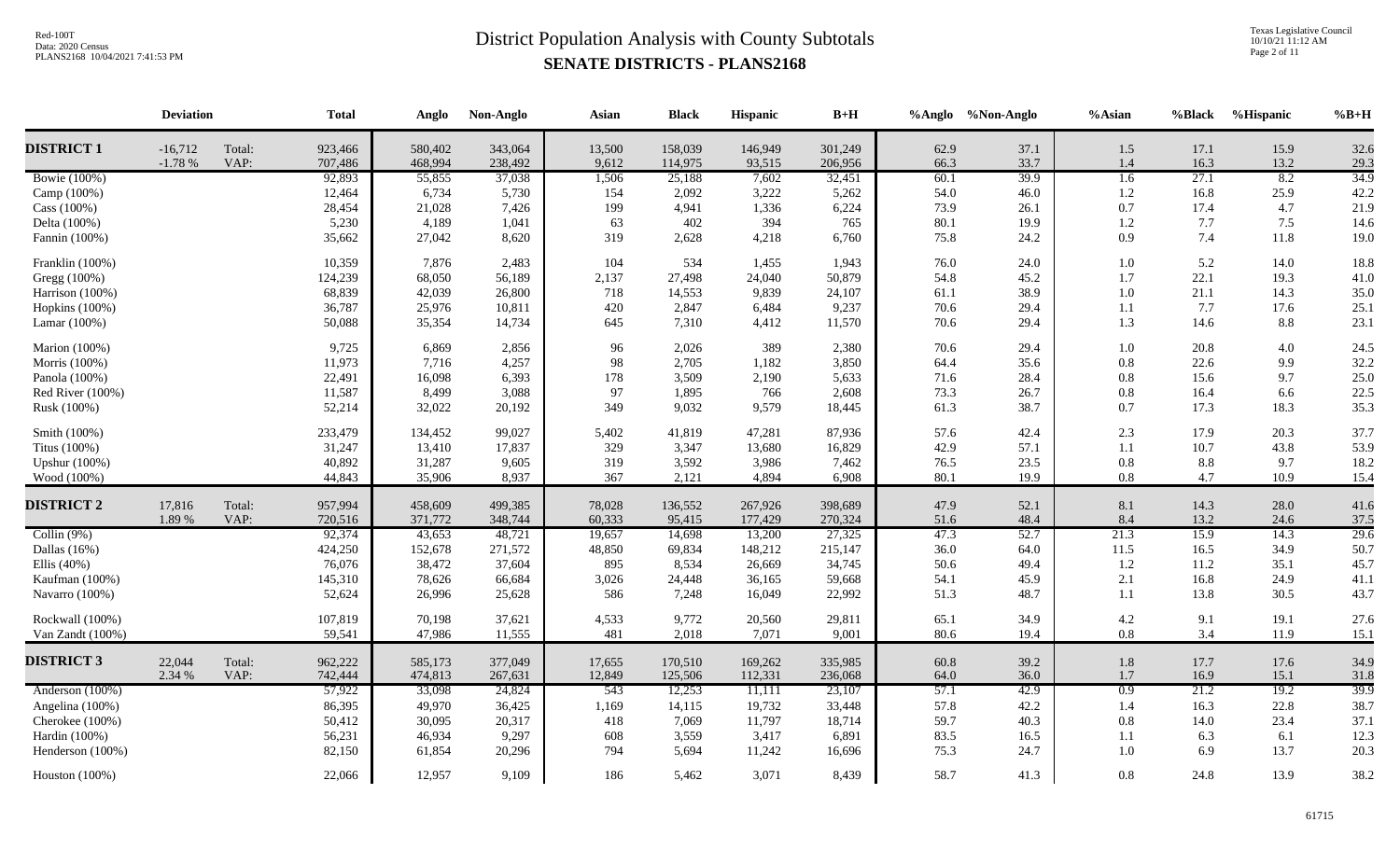Texas Legislative Council 10/10/21 11:12 AM Page 3 of 11

|                      | <b>Deviation</b>     |                | <b>Total</b>       | Anglo              | Non-Anglo          | Asian            | <b>Black</b>       | Hispanic           | $B+H$              |              | %Anglo %Non-Anglo | %Asian           | %Black       | %Hispanic    | $%B+H$       |
|----------------------|----------------------|----------------|--------------------|--------------------|--------------------|------------------|--------------------|--------------------|--------------------|--------------|-------------------|------------------|--------------|--------------|--------------|
| <b>DISTRICT 3</b>    | 22,044<br>2.34 %     | Total:<br>VAP: | 962,222<br>742,444 | 585,173<br>474,813 | 377,049<br>267,631 | 17,655<br>12,849 | 170,510<br>125,506 | 169,262<br>112,331 | 335,985<br>236,068 | 60.8<br>64.0 | 39.2<br>36.0      | 1.8<br>1.7       | 17.7<br>16.9 | 17.6<br>15.1 | 34.9<br>31.8 |
| Jasper (100%)        |                      |                | 32,980             | 23,795             | 9,185              | 193              | 5,950              | 2,198              | 8,107              | 72.1         | 27.9              | 0.6              | 18.0         | 6.7          | 24.6         |
| Jefferson (76%)      |                      |                | 195,403            | 76,448             | 118,955            | 9,103            | 69,735             | 38,795             | 107,173            | 39.1         | 60.9              | 4.7              | 35.7         | 19.9         | 54.8         |
| Liberty $(100\%)$    |                      |                | 91,628             | 50,044             | 41,584             | 734              | 8,052              | 30,797             | 38,563             | 54.6         | 45.4              | 0.8              | 8.8          | 33.6         | 42.1         |
| Nacogdoches (100%)   |                      |                | 64,653             | 37,158             | 27,495             | 1,066            | 11,610             | 13,597             | 24,950             | 57.5         | 42.5              | 1.6              | 18.0         | 21.0         | 38.6         |
| Newton (100%)        |                      |                | 12,217             | 9,249              | 2,968              | 50               | 2,253              | 344                | 2,571              | 75.7         | 24.3              | 0.4              | 18.4         | 2.8          | 21.0         |
| Orange (100%)        |                      |                | 84,808             | 64,935             | 19,873             | 1,451            | 8,941              | 7,265              | 15,988             | 76.6         | 23.4              | 1.7              | 10.5         | 8.6          | 18.9         |
| Polk (100%)          |                      |                | 50,123             | 34,808             | 15,315             | 490              | 5,422              | 7,345              | 12,617             | 69.4         | 30.6              | 1.0              | 10.8         | 14.7         | 25.2         |
| Sabine (100%)        |                      |                | 9,894              | 8,307              | 1,587              | 82               | 852                | 393                | 1,200              | 84.0         | 16.0              | 0.8              | 8.6          | 4.0          | 12.1         |
| San Augustine (100%) |                      |                | 7,918              | 5,270              | 2,648              | 64               | 1,897              | 639                | 2,487              | 66.6         | 33.4              | 0.8              | 24.0         | 8.1          | 31.4         |
| Shelby (100%)        |                      |                | 24,022             | 14,416             | 9,606              | 458              | 4,095              | 4,685              | 8,702              | 60.0         | 40.0              | 1.9              | 17.0         | 19.5         | 36.2         |
| Trinity (100%)       |                      |                | 13,602             | 10,533             | 3,069              | 100              | 1,269              | 1,314              | 2,561              | 77.4         | 22.6              | 0.7              | 9.3          | 9.7          | 18.8         |
| Tyler (100%)         |                      |                | 19,798             | 15,302             | 4,496              | 146              | 2,282              | 1,520              | 3,771              | 77.3         | 22.7              | 0.7              | 11.5         | $7.7\,$      | 19.0         |
| <b>DISTRICT 4</b>    | 14,625               | Total:         | 954,803            | 492,630            | 462,173            | 42,940           | 129,108            | 272,901            | 395,450            | 51.6         | 48.4              | 4.5              | 13.5         | 28.6         | 41.4         |
|                      | 1.56 %               | VAP:           | 705,215            | 390,540            | 314,675            | 30,846           | 89,698             | 178,921            | 265,539            | 55.4         | 44.6              | 4.4              | 12.7         | 25.4         | 37.7         |
| Chambers (100%)      |                      |                | 46,571             | 29,858             | 16,713             | 879              | 3,763              | 10,952             | 14,512             | 64.1         | 35.9              | $\overline{1.9}$ | 8.1          | 23.5         | 31.2         |
| Galveston (1%)       |                      |                | 2,770              | 2,289              | 481                | 38               | 37                 | 321                | 349                | 82.6         | 17.4              | 1.4              | 1.3          | 11.6         | 12.6         |
| Harris (7%)          |                      |                | 327,530            | 140,266            | 187,264            | 15,183           | 67,803             | 100,264            | 164,830            | 42.8         | 57.2              | 4.6              | 20.7         | 30.6         | 50.3         |
| Jefferson (24%)      |                      |                | 61,123             | 19,599             | 41,524             | 2,153            | 18,769             | 20,120             | 38,513             | 32.1         | 67.9              | 3.5              | 30.7         | 32.9         | 63.0         |
| Montgomery (83%)     |                      |                | 516,809            | 300,618            | 216,191            | 24,687           | 38,736             | 141,244            | 177,246            | 58.2         | 41.8              | 4.8              | 7.5          | 27.3         | 34.3         |
|                      |                      |                |                    |                    |                    |                  |                    |                    |                    |              |                   |                  |              |              |              |
| <b>DISTRICT 5</b>    | $-8,254$<br>$-0.88%$ | Total:<br>VAP: | 931,924<br>719,288 | 508,428<br>418,606 | 423,496<br>300,682 | 50,238<br>36,589 | 107,092<br>77,673  | 252,135<br>172,638 | 351,736<br>246,666 | 54.6<br>58.2 | 45.4<br>41.8      | 5.4<br>5.1       | 11.5<br>10.8 | 27.1<br>24.0 | 37.7<br>34.3 |
| Bastrop (100%)       |                      |                | 97,216             | 45,751             | 51,465             | 1,287            | 6,873              | 41,484             | 47,762             | 47.1         | 52.9              | $\overline{1.3}$ | 7.1          | 42.7         | 49.1         |
| Brazos (100%)        |                      |                | 233,849            | 123,035            | 110,814            | 16,856           | 27,910             | 63,067             | 88,787             | 52.6         | 47.4              | 7.2              | 11.9         | 27.0         | 38.0         |
| Freestone (100%)     |                      |                | 19,435             | 12,817             | 6,618              | 143              | 3,038              | 3,155              | 6,112              | 65.9         | 34.1              | 0.7              | 15.6         | 16.2         | 31.4         |
| Leon $(100\%)$       |                      |                | 15,719             | 11,659             | 4,060              | 153              | 1,059              | 2,446              | 3,469              | 74.2         | 25.8              | 1.0              | 6.7          | 15.6         | 22.1         |
| Limestone (100%)     |                      |                | 22,146             | 12,530             | 9,616              | 245              | 4,117              | 5,013              | 8,945              | 56.6         | 43.4              | 1.1              | 18.6         | 22.6         | 40.4         |
| Madison (100%)       |                      |                | 13,455             | 6,984              | 6,471              | 131              | 2,724              | 3,415              | 6,099              | 51.9         | 48.1              | 1.0              | 20.2         | 25.4         | 45.3         |
| Milam (100%)         |                      |                | 24,754             | 15,367             | 9,387              | 193              | 2,520              | 6,264              | 8,582              | 62.1         | 37.9              | 0.8              | 10.2         | 25.3         | 34.7         |
| Robertson (100%)     |                      |                | 16,757             | 9,505              | 7,252              | 145              | 3,381              | 3,528              | 6,789              | 56.7         | 43.3              | 0.9              | 20.2         | 21.1         | 40.5         |
| San Jacinto (100%)   |                      |                | 27,402             | 19,170             | 8,232              | 176              | 2,412              | 4,822              | 7,143              | 70.0         | 30.0              | 0.6              | 8.8          | 17.6         | 26.1         |
| Walker (100%)        |                      |                | 76,400             | 39,823             | 36,577             | 1,335            | 17,359             | 16,578             | 33,580             | 52.1         | 47.9              | 1.7              | 22.7         | 21.7         | 44.0         |
| Williamson (63%)     |                      |                | 384,791            | 211,787            | 173,004            | 29,574           | 35,699             | 102,363            | 134,468            | 55.0         | 45.0              | 7.7              | 9.3          | 26.6         | 34.9         |
| <b>DISTRICT 6</b>    | 19,703               | Total:         | 959,881            | 101,674            | 858,207            | 26,345           | 147,056            | 687,842            | 825,219            | 10.6         | 89.4              | 2.7              | 15.3         | 71.7         | 86.0         |
|                      | 2.10 %               | VAP:           | 688,613            | 87,022             | 601,591            | 20,412           | 104,708            | 475,961            | 575,680            | 12.6         | 87.4              | 3.0              | 15.2         | 69.1         | 83.6         |
| Harris $(20\%)$      |                      |                | 959,881            | 101,674            | 858,207            | 26,345           | 147,056            | 687,842            | 825,219            | 10.6         | 89.4              | 2.7              | 15.3         | 71.7         | 86.0         |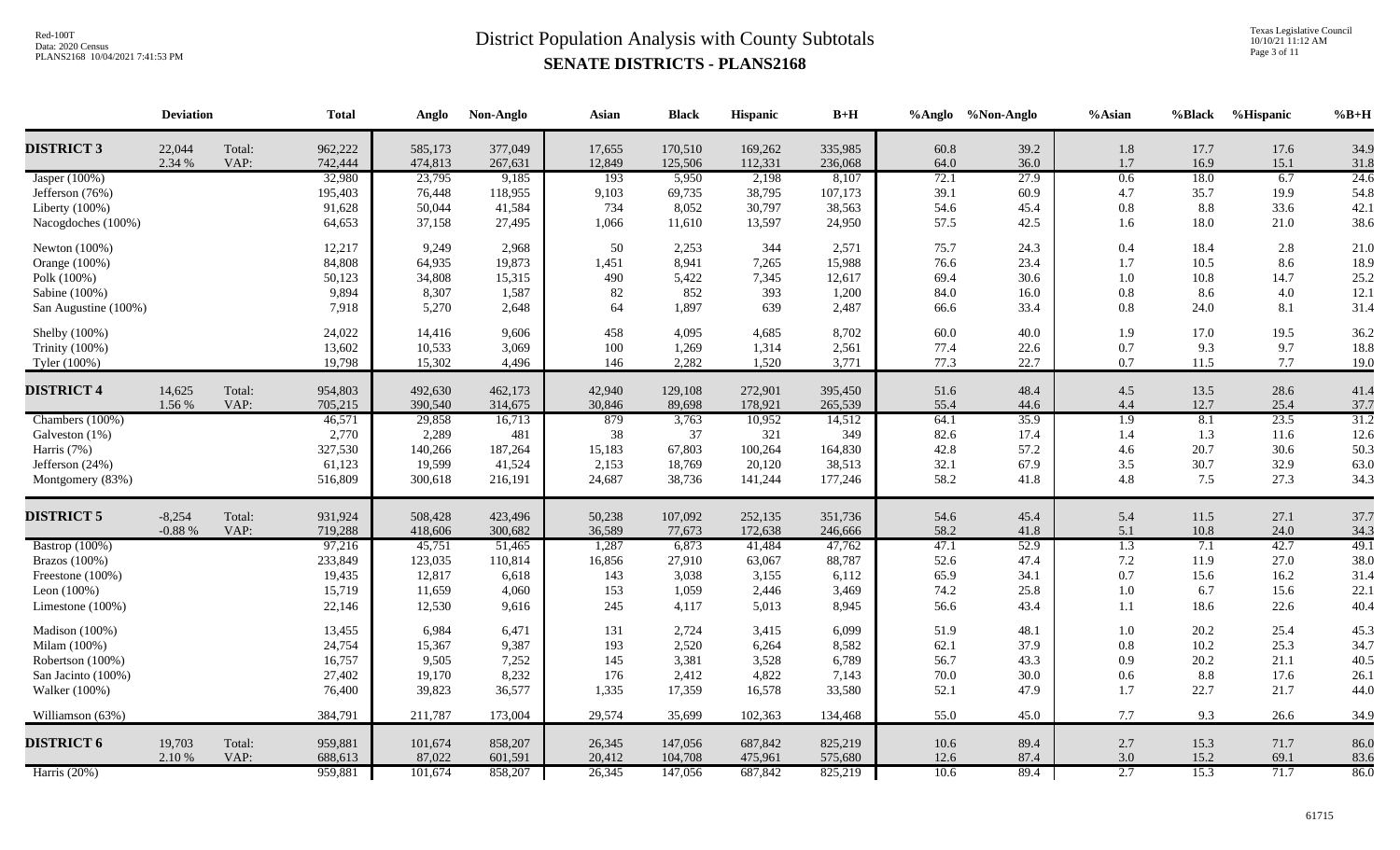Texas Legislative Council 10/10/21 11:12 AM Page 4 of 11

|                    | <b>Deviation</b> |                | <b>Total</b>       | Anglo              | Non-Anglo          | Asian              | <b>Black</b>      | Hispanic           | $B+H$              |              | %Anglo %Non-Anglo | %Asian           | <b>%Black</b> | %Hispanic    | $%B+H$       |
|--------------------|------------------|----------------|--------------------|--------------------|--------------------|--------------------|-------------------|--------------------|--------------------|--------------|-------------------|------------------|---------------|--------------|--------------|
| <b>DISTRICT 7</b>  | 13,833           | Total:         | 954,011            | 413,253            | 540,758            | 99,314             | 138,491           | 294,159            | 423,697            | 43.3         | 56.7              | 10.4             | 14.5          | 30.8         | 44.4         |
| Harris (19%)       | 1.47 %           | VAP:           | 699,363<br>888,729 | 324,041<br>370,702 | 375,322            | 72,542             | 93,862<br>135,916 | 199,346<br>278,163 | 288,796<br>405,365 | 46.3<br>41.7 | 53.7<br>58.3      | 10.4<br>10.9     | 13.4<br>15.3  | 28.5<br>31.3 | 41.3<br>45.6 |
| Montgomery (11%)   |                  |                | 65,282             | 42,551             | 518,027<br>22,731  | 96,882<br>2,432    | 2,575             | 15,996             | 18,332             | 65.2         | 34.8              | 3.7              | 3.9           | 24.5         | 28.1         |
|                    |                  |                |                    |                    |                    |                    |                   |                    |                    |              |                   |                  |               |              |              |
| <b>DISTRICT 8</b>  | 22,947<br>2.44 % | Total:<br>VAP: | 963,125<br>709,248 | 522,756<br>408,835 | 440,369<br>300,413 | 151,176<br>105,389 | 107,226<br>72,617 | 161,400<br>105,377 | 263,874<br>175,821 | 54.3<br>57.6 | 45.7<br>42.4      | 15.7<br>14.9     | 11.1<br>10.2  | 16.8<br>14.9 | 27.4<br>24.8 |
| Collin $(80%)$     |                  |                | 851,005            | 447,028            | 403,977            | 149,521            | 97,492            | 140,618            | 233,786            | 52.5         | 47.5              | 17.6             | 11.5          | 16.5         | 27.5         |
| Hunt (100%)        |                  |                | 99,956             | 65,598             | 34,358             | 1,552              | 9,374             | 19,673             | 28,642             | 65.6         | 34.4              | 1.6              | 9.4           | 19.7         | 28.7         |
| Rains (100%)       |                  |                | 12,164             | 10,130             | 2,034              | 103                | 360               | 1,109              | 1,446              | 83.3         | 16.7              | $0.8\,$          | 3.0           | 9.1          | 11.9         |
| <b>DISTRICT 9</b>  | 23,948           | Total:         | 964,126            | 485,644            | 478,482            | 67,155             | 114,644           | 279,040            | 386,656            | 50.4         | 49.6              | 7.0              | 11.9          | 28.9         | 40.1         |
|                    | 2.55 %           | VAP:           | 718,725            | 389,502            | 329,223            | 48,252             | 77,907            | 186,870            | 261,469            | 54.2         | 45.8              | 6.7              | 10.8          | 26.0         | 36.4         |
| Tarrant (46%)      |                  |                | 964,126            | 485,644            | 478,482            | 67,155             | 114,644           | 279,040            | 386,656            | 50.4         | 49.6              | 7.0              | 11.9          | 28.9         | 40.1         |
| <b>DISTRICT 10</b> | $-4,309$         | Total:         | 935,869            | 458,713            | 477,156            | 31,753             | 165,408           | 263,847            | 422,579            | 49.0         | 51.0              | 3.4              | 17.7          | 28.2         | 45.2         |
|                    | $-0.46%$         | VAP:           | 699,912            | 372,846            | 327,066            | 22,964             | 116,047           | 172,759            | 285,979            | 53.3         | 46.7              | 3.3              | 16.6          | 24.7         | 40.9         |
| Brown (100%)       |                  |                | 38,095             | 26,672             | 11,423             | 382                | 1,881             | 8,211              | 9,884              | 70.0         | 30.0              | $\overline{1.0}$ | 4.9           | 21.6         | 25.9         |
| Callahan (100%)    |                  |                | 13,708             | 11,555             | 2,153              | 109                | 269               | 1,306              | 1,545              | 84.3         | 15.7              | 0.8              | 2.0           | 9.5          | 11.3         |
| Johnson (100%)     |                  |                | 179,927            | 119,226            | 60,701             | 2,852              | 8,888             | 42,613             | 50,684             | 66.3         | 33.7              | 1.6              | 4.9           | 23.7         | 28.2         |
| Palo Pinto (100%)  |                  |                | 28,409             | 20,778             | 7,631              | 345                | 857               | 5,614              | 6,367              | 73.1         | 26.9              | 1.2              | 3.0           | 19.8         | 22.4         |
| Parker (42%)       |                  |                | 61,650             | 49,870             | 11,780             | 821                | 1,123             | 7,521              | 8,550              | 80.9         | 19.1              | 1.3              | 1.8           | 12.2         | 13.9         |
| Shackelford (100%) |                  |                | 3,105              | 2,612              | 493                | 33                 | 46                | 363                | 394                | 84.1         | 15.9              | 1.1              | 1.5           | 11.7         | 12.7         |
| Stephens (100%)    |                  |                | 9,101              | 6,256              | 2,845              | 89                 | 327               | 2,204              | 2,503              | 68.7         | 31.3              | 1.0              | 3.6           | 24.2         | 27.5         |
| Tarrant (29%)      |                  |                | 601,874            | 221,744            | 380,130            | 27,122             | 152,017           | 196,015            | 342,652            | 36.8         | 63.2              | 4.5              | 25.3          | 32.6         | 56.9         |
| <b>DISTRICT 11</b> | $-22,300$        | Total:         | 917,878            | 435,720            | 482,158            | 68,904             | 129,382           | 272,085            | 394,076            | 47.5         | 52.5              | $7.5$            | 14.1          | 29.6         | 42.9         |
|                    | $-2.37%$         | VAP:           | 692,970            | 353,668            | 339,302            | 50,378             | 91,598            | 184,608            | 272,962            | $51.0\,$     | 49.0              | 7.3              | 13.2          | 26.6         | 39.4         |
| Brazoria (68%)     |                  |                | 252,795            | 97,810             | 154,985            | 27,813             | 49,889            | 75,371             | 122,988            | 38.7         | 61.3              | 11.0             | 19.7          | 29.8         | 48.7         |
| Galveston (99%)    |                  |                | 347,912            | 189,069            | 158,843            | 15,598             | 49,137            | 88,315             | 134,914            | 54.3         | 45.7              | 4.5              | 14.1          | 25.4         | 38.8         |
| Harris (7%)        |                  |                | 317,171            | 148,841            | 168,330            | 25,493             | 30,356            | 108,399            | 136,174            | 46.9         | 53.1              | 8.0              | 9.6           | 34.2         | 42.9         |
| <b>DISTRICT 12</b> | 20,726           | Total:         | 960,904            | 524,560            | 436,344            | 127,278            | 91,262            | 199,258            | 285,494            | 54.6         | 45.4              | 13.2             | 9.5           | 20.7         | 29.7         |
|                    | 2.20 %           | VAP:           | 737,490            | 425,169            | 312,321            | 92,260             | 66,986            | 137,007            | 201,402            | 57.7         | 42.3              | 12.5             | 9.1           | 18.6         | 27.3         |
| Dallas (13%)       |                  |                | 351,561            | 161,745            | 189,816            | 64,576             | 36,048            | 84,710             | 118,854            | 46.0         | 54.0              | 18.4             | 10.3          | 24.1         | 33.8         |
| Denton (49%)       |                  |                | 444,670            | 246,597            | 198,073            | 53,694             | 49,067            | 86,122             | 132,644            | 55.5         | 44.5              | 12.1             | 11.0          | 19.4         | 29.8         |
| Tarrant (5%)       |                  |                | 96,041             | 65,723             | 30,318             | 8,364              | 4,886             | 14,732             | 19,229             | 68.4         | 31.6              | 8.7              | 5.1           | 15.3         | 20.0         |
| Wise (100%)        |                  |                | 68,632             | 50,495             | 18,137             | 644                | 1,261             | 13,694             | 14,767             | 73.6         | 26.4              | 0.9              | 1.8           | 20.0         | 21.5         |
| <b>DISTRICT 13</b> | 6,095            | Total:         | 946,273            | 103,018            | 843,255            | 107,004            | 376,950           | 364,515            | 729,220            | 10.9         | 89.1              | 11.3             | 39.8          | 38.5         | 77.1         |
|                    | 0.65%            | VAP:           | 713,052            | 89,950             | 623,102            | 85,923             | 286,411           | 252,246            | 531,527            | 12.6         | 87.4              | 12.1             | 40.2          | 35.4         | 74.5         |
| Fort Bend (24%)    |                  |                | 194,319            | 27,427             | 166,892            | 37,139             | 81,740            | 49,315             | 128,705            | 14.1         | 85.9              | 19.1             | 42.1          | 25.4         | 66.2         |
| Harris (16%)       |                  |                | 751,954            | 75,591             | 676,363            | 69,865             | 295,210           | 315,200            | 600,515            | 10.1         | 89.9              | 9.3              | 39.3          | 41.9         | 79.9         |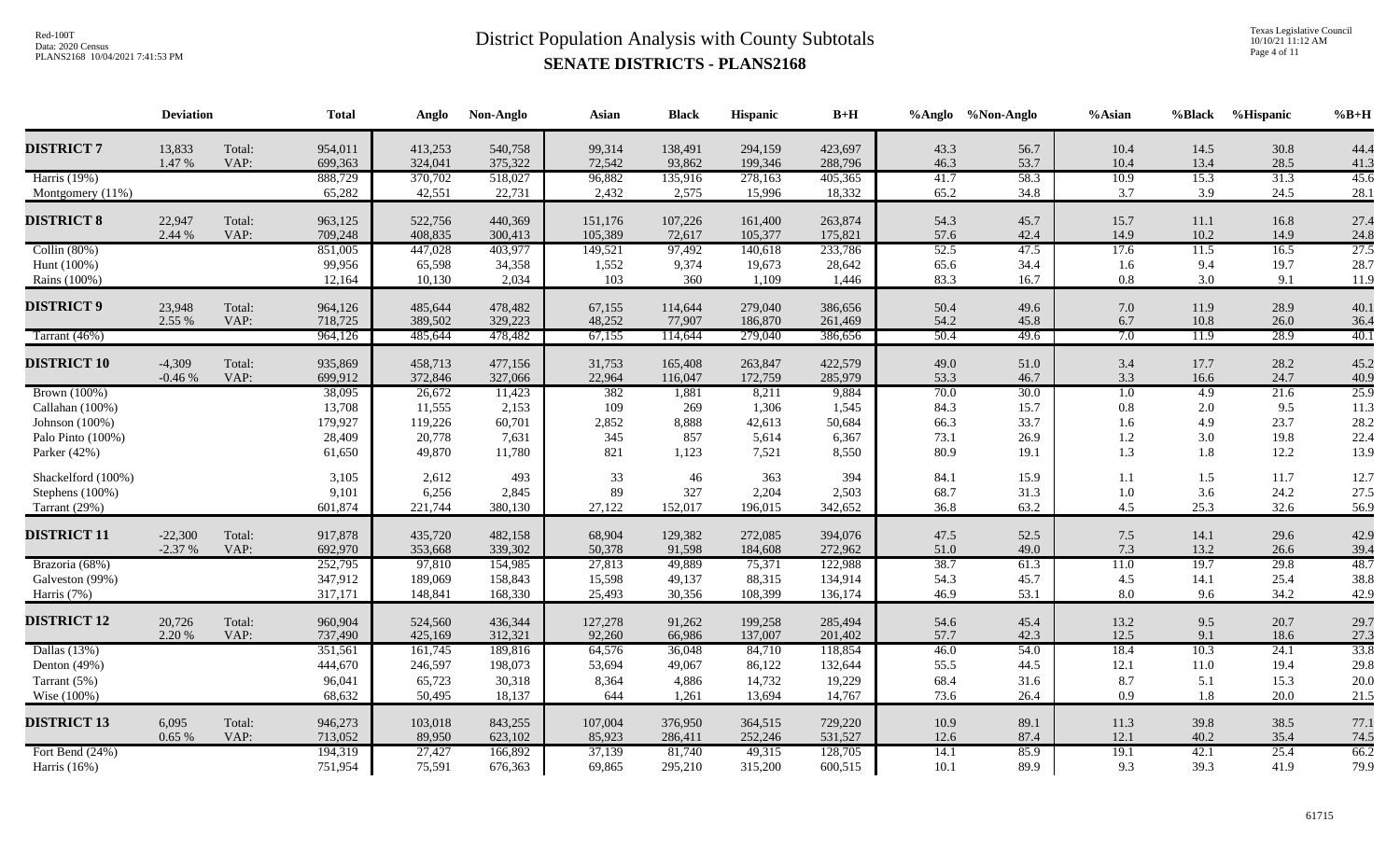Texas Legislative Council 10/10/21 11:12 AM Page 5 of 11

|                    | <b>Deviation</b> |        | <b>Total</b> | Anglo   | Non-Anglo | Asian   | <b>Black</b> | Hispanic | $\mathbf{B+H}$ |      | %Anglo %Non-Anglo | %Asian           | %Black           | %Hispanic | $%B+H$ |
|--------------------|------------------|--------|--------------|---------|-----------|---------|--------------|----------|----------------|------|-------------------|------------------|------------------|-----------|--------|
| <b>DISTRICT 14</b> | 16,239           | Total: | 956,417      | 460,115 | 496,302   | 99,990  | 96,779       | 289,992  | 378,429        | 48.1 | 51.9              | 10.5             | 10.1             | 30.3      | 39.6   |
|                    | 1.73 %           | VAP:   | 758,088      | 389,978 | 368,110   | 77,087  | 72,482       | 208,003  | 275,791        | 51.4 | 48.6              | 10.2             | 9.6              | 27.4      | 36.4   |
| Travis $(74%)$     |                  |        | 956,417      | 460,115 | 496,302   | 99,990  | 96,779       | 289,992  | 378,429        | 48.1 | 51.9              | 10.5             | 10.1             | 30.3      | 39.6   |
| <b>DISTRICT 15</b> | 7,640            | Total: | 947,818      | 272,500 | 675,318   | 82,682  | 208,003      | 382,276  | 580,952        | 28.8 | 71.2              | 8.7              | 21.9             | 40.3      | 61.3   |
|                    | $0.81\ \%$       | VAP:   | 717,674      | 230,584 | 487,090   | 64,423  | 152,034      | 265,827  | 412,923        | 32.1 | 67.9              | 9.0              | 21.2             | 37.0      | 57.5   |
| Harris (20%)       |                  |        | 947,818      | 272,500 | 675,318   | 82,682  | 208,003      | 382,276  | 580,952        | 28.8 | 71.2              | 8.7              | 21.9             | 40.3      | 61.3   |
|                    |                  |        |              |         |           |         |              |          |                |      |                   |                  |                  |           |        |
| <b>DISTRICT 16</b> | 23,275           | Total: | 963,453      | 256,200 | 707,253   | 64,824  | 161,432      | 475,234  | 629,808        | 26.6 | 73.4              | 6.7              | 16.8             | 49.3      | 65.4   |
|                    | 2.48 %           | VAP:   | 719,947      | 220,881 | 499,066   | 49,487  | 117,810      | 324,543  | 438,922        | 30.7 | 69.3              | 6.9              | 16.4             | 45.1      | 61.0   |
| Dallas (37%)       |                  |        | 963,453      | 256,200 | 707,253   | 64,824  | 161,432      | 475,234  | 629,808        | 26.6 | 73.4              | 6.7              | 16.8             | 49.3      | 65.4   |
| <b>DISTRICT 17</b> | $-27,467$        | Total: | 912,711      | 409,781 | 502,930   | 122,235 | 118,314      | 253,823  | 364,632        | 44.9 | 55.1              | 13.4             | 13.0             | 27.8      | 40.0   |
|                    | $-2.92%$         | VAP:   | 685,305      | 327,584 | 357,721   | 88,655  | 84,303       | 175,937  | 256,410        | 47.8 | 52.2              | 12.9             | 12.3             | 25.7      | 37.4   |
| Brazoria (32%)     |                  |        | 119,236      | 64,023  | 55,213    | 2,184   | 11,229       | 39,831   | 50,038         | 53.7 | 46.3              | $\overline{1.8}$ | 9.4              | 33.4      | 42.0   |
| Colorado (100%)    |                  |        | 20,557       | 11,761  | 8,796     | 132     | 2,535        | 5,990    | 8,336          | 57.2 | 42.8              | 0.6              | 12.3             | 29.1      | 40.6   |
| Fort Bend (32%)    |                  |        | 262,061      | 120,425 | 141,636   | 62,056  | 25,635       | 50,614   | 74,864         | 46.0 | 54.0              | 23.7             | 9.8              | 19.3      | 28.6   |
| Harris (9%)        |                  |        | 402,820      | 163,376 | 239,444   | 55,779  | 66,186       | 115,281  | 177,484        | 40.6 | 59.4              | 13.8             | 16.4             | 28.6      | 44.1   |
| Jackson $(100\%)$  |                  |        | 14,988       | 8,510   | 6,478     | 228     | 1,186        | 4,829    | 5,877          | 56.8 | 43.2              | 1.5              | 7.9              | 32.2      | 39.2   |
| Matagorda (100%)   |                  |        | 36,255       | 15,355  | 20,900    | 856     | 4,330        | 15,455   | 19,466         | 42.4 | 57.6              | 2.4              | 11.9             | 42.6      | 53.7   |
| Waller (27%)       |                  |        | 15,224       | 8,201   | 7,023     | 736     | 1,175        | 4,856    | 5,935          | 53.9 | 46.1              | 4.8              | 7.7              | 31.9      | 39.0   |
| Wharton (100%)     |                  |        | 41,570       | 18,130  | 23,440    | 264     | 6,038        | 16,967   | 22,632         | 43.6 | 56.4              | 0.6              | 14.5             | 40.8      | 54.4   |
| <b>DISTRICT 18</b> | 5,002            | Total: | 945,180      | 376,575 | 568,605   | 121,803 | 152,753      | 286,923  | 431,768        | 39.8 | 60.2              | 12.9             | 16.2             | 30.4      | 45.7   |
|                    | 0.53%            | VAP:   | 706,189      | 305,113 | 401,076   | 89,066  | 107,159      | 196,056  | 299,684        | 43.2 | 56.8              | 12.6             | 15.2             | 27.8      | 42.4   |
| Aransas (100%)     |                  |        | 23,830       | 15,816  | 8,014     | 655     | 394          | 6,158    | 6,486          | 66.4 | 33.6              | 2.7              | $\overline{1.7}$ | 25.8      | 27.2   |
| Austin (100%)      |                  |        | 30,167       | 18,480  | 11,687    | 304     | 2,791        | 8,052    | 10,630         | 61.3 | 38.7              | 1.0              | 9.3              | 26.7      | 35.2   |
| Burleson (100%)    |                  |        | 17,642       | 11,258  | 6,384     | 118     | 2,145        | 3,712    | 5,737          | 63.8 | 36.2              | 0.7              | 12.2             | 21.0      | 32.5   |
| Calhoun (100%)     |                  |        | 20,106       | 8,374   | 11,732    | 1,169   | 534          | 9,858    | 10,271         | 41.6 | 58.4              | 5.8              | 2.7              | 49.0      | 51.1   |
| De Witt (100%)     |                  |        | 19,824       | 10,854  | 8,970     | 105     | 1,867        | 6,890    | 8,564          | 54.8 | 45.2              | 0.5              | 9.4              | 34.8      | 43.2   |
| Fayette (100%)     |                  |        | 24,435       | 17,041  | 7,394     | 129     | 1,722        | 5,216    | 6,785          | 69.7 | 30.3              | 0.5              | 7.0              | 21.3      | 27.8   |
| Fort Bend (45%)    |                  |        | 366,399      | 95,874  | 270,525   | 95,081  | 76,411       | 98,651   | 171,916        | 26.2 | 73.8              | 26.0             | 20.9             | 26.9      | 46.9   |
| Goliad (100%)      |                  |        | 7,012        | 4,246   | 2,766     | 60      | 349          | 2,288    | 2,569          | 60.6 | 39.4              | 0.9              | 5.0              | 32.6      | 36.6   |
| Gonzales (100%)    |                  |        | 19,653       | 8,159   | 11,494    | 122     | 1,391        | 9,897    | 11,074         | 41.5 | 58.5              | 0.6              | 7.1              | 50.4      | 56.3   |
| Grimes (100%)      |                  |        | 29,268       | 16,910  | 12,358    | 195     | 4,217        | 7,361    | 11,400         | 57.8 | 42.2              | 0.7              | 14.4             | 25.2      | 39.0   |
| Harris (3%)        |                  |        | 135,242      | 36,643  | 98,599    | 20,206  | 30,954       | 47,284   | 76,729         | 27.1 | 72.9              | 14.9             | 22.9             | 35.0      | 56.7   |
| Lavaca (100%)      |                  |        | 20,337       | 14,564  | 5,773     | 114     | 1,497        | 3,936    | 5,316          | 71.6 | 28.4              | 0.6              | 7.4              | 19.4      | 26.1   |
| Lee (100%)         |                  |        | 17,478       | 10,612  | 6,866     | 123     | 1,945        | 4,479    | 6,287          | 60.7 | 39.3              | 0.7              | $11.1\,$         | 25.6      | 36.0   |
| Montgomery (6%)    |                  |        | 38,352       | 28,234  | 10,118    | 582     | 1,463        | 6,849    | 8,180          | 73.6 | 26.4              | 1.5              | 3.8              | 17.9      | 21.3   |
| Refugio (100%)     |                  |        | 6,741        | 2,864   | 3,877     | 61      | 534          | 3,306    | 3,735          | 42.5 | 57.5              | 0.9              | 7.9              | 49.0      | 55.4   |
| Victoria (100%)    |                  |        | 91,319       | 39,330  | 51,989    | 1,758   | 6,843        | 42,931   | 48,751         | 43.1 | 56.9              | 1.9              | 7.5              | 47.0      | 53.4   |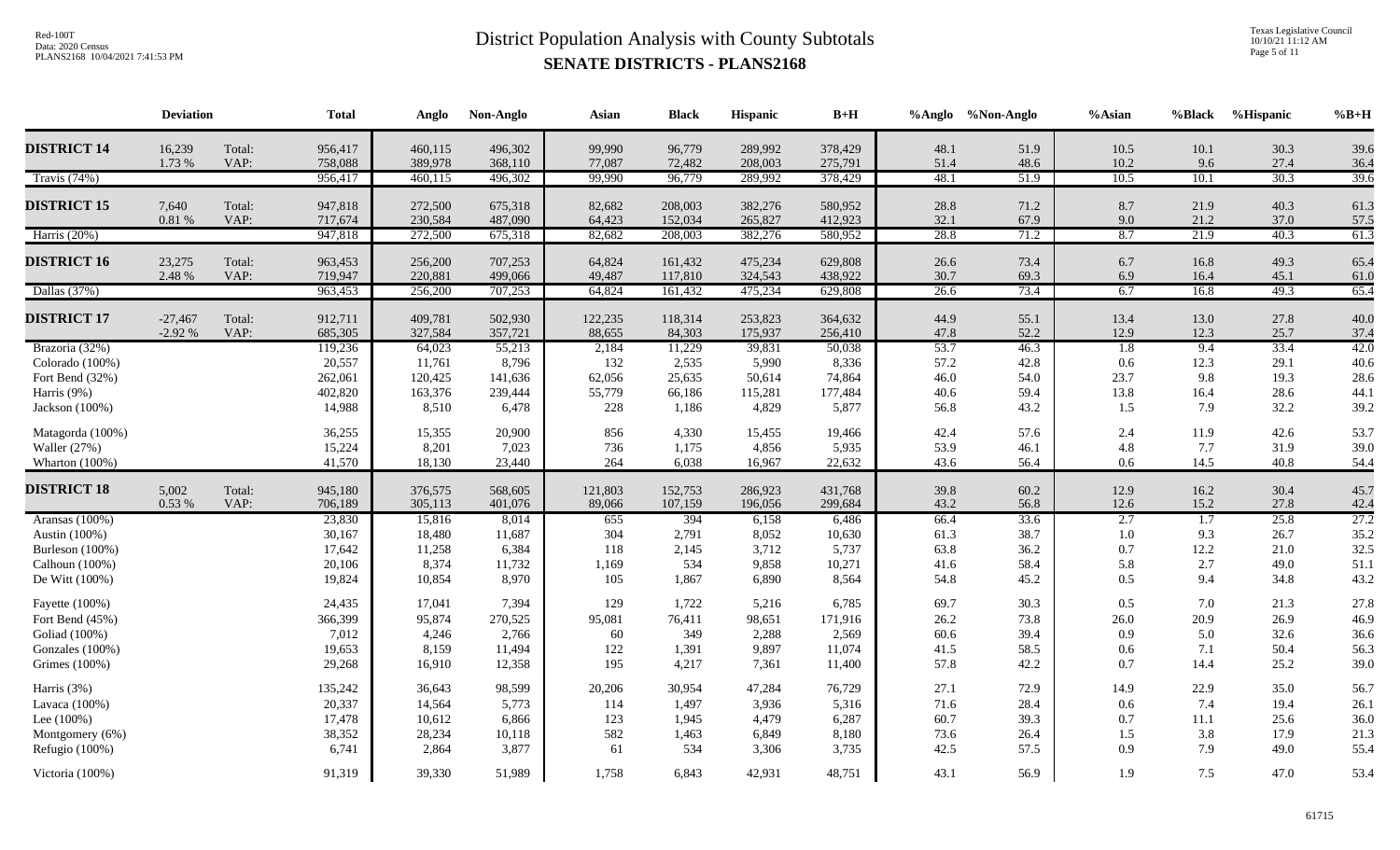Texas Legislative Council 10/10/21 11:12 AM Page 6 of 11

|                                                                                      | <b>Deviation</b>      |                | <b>Total</b>                                  | Anglo                                      | Non-Anglo                                    | Asian                          | <b>Black</b>                              | Hispanic                                     | $B+H$                                        |                                      | %Anglo %Non-Anglo                    | $%$ Asian                                    | %Black                                        | %Hispanic                                | $%B+H$                               |
|--------------------------------------------------------------------------------------|-----------------------|----------------|-----------------------------------------------|--------------------------------------------|----------------------------------------------|--------------------------------|-------------------------------------------|----------------------------------------------|----------------------------------------------|--------------------------------------|--------------------------------------|----------------------------------------------|-----------------------------------------------|------------------------------------------|--------------------------------------|
| <b>DISTRICT 18</b>                                                                   | 5,002<br>0.53 %       | Total:<br>VAP: | 945,180<br>706,189                            | 376,575<br>305,113                         | 568,605<br>401,076                           | 121,803<br>89,066              | 152,753<br>107,159                        | 286,923<br>196,056                           | 431,768<br>299,684                           | 39.8<br>43.2                         | 60.2<br>56.8                         | 12.9<br>12.6                                 | 16.2<br>15.2                                  | 30.4<br>27.8                             | 45.7<br>42.4                         |
| Waller (73%)<br>Washington (100%)                                                    |                       |                | 41,570<br>35,805                              | 15,293<br>22,023                           | 26,277<br>13,782                             | 327<br>694                     | 11,652<br>6,044                           | 13,630<br>6,425                              | 25,050<br>12,288                             | 36.8<br>61.5                         | 63.2<br>38.5                         | 0.8<br>1.9                                   | 28.0<br>16.9                                  | 32.8<br>17.9                             | 60.3<br>34.3                         |
| <b>DISTRICT 19</b>                                                                   | $-28,905$<br>$-3.07%$ | Total:<br>VAP: | 911,273<br>664,784                            | 193,448<br>158,448                         | 717,825<br>506,336                           | 30,609<br>21,524               | 87,576<br>60,896                          | 603,273<br>421,429                           | 678,440<br>476,856                           | 21.2<br>23.8                         | 78.8<br>76.2                         | 3.4<br>3.2                                   | 9.6<br>9.2                                    | 66.2<br>63.4                             | 74.4<br>71.7                         |
| Atascosa (33%)<br>Bexar (34%)<br>Brewster (7%)<br>Crockett (100%)<br>Edwards (100%)  |                       |                | 16,193<br>690,142<br>661<br>3,098<br>1,422    | 5,001<br>148,188<br>406<br>1,080<br>651    | 11,192<br>541,954<br>255<br>2,018<br>771     | 108<br>28,509<br>23<br>26      | 225<br>82,337<br>$\mathbf{3}$<br>36<br>17 | 10,675<br>436,440<br>237<br>1,920<br>718     | 10,837<br>507,514<br>238<br>1,945<br>725     | 30.9<br>21.5<br>61.4<br>34.9<br>45.8 | 69.1<br>78.5<br>38.6<br>65.1<br>54.2 | 0.7<br>4.1<br>0.6<br>0.7<br>1.8              | $\overline{1.4}$<br>11.9<br>0.5<br>1.2<br>1.2 | 65.9<br>63.2<br>35.9<br>62.0<br>50.5     | 66.9<br>73.5<br>36.0<br>62.8<br>51.0 |
| Frio (100%)<br>Guadalupe (20%)<br>Kinney (100%)<br>Maverick (100%)<br>Real (100%)    |                       |                | 18,385<br>35,018<br>3,129<br>57,887<br>2,758  | 3,053<br>14,693<br>1,489<br>1,574<br>1,940 | 15,332<br>20,325<br>1,640<br>56,313<br>818   | 218<br>517<br>46<br>295<br>28  | 767<br>2,383<br>66<br>307<br>50           | 14,171<br>17,176<br>1,470<br>54,936<br>692   | 14,897<br>19,200<br>1,517<br>55,107<br>731   | 16.6<br>42.0<br>47.6<br>2.7<br>70.3  | 83.4<br>58.0<br>52.4<br>97.3<br>29.7 | 1.2<br>1.5<br>1.5<br>0.5<br>1.0              | 4.2<br>6.8<br>2.1<br>0.5<br>1.8               | 77.1<br>49.0<br>47.0<br>94.9<br>25.1     | 81.0<br>54.8<br>48.5<br>95.2<br>26.5 |
| Terrell (100%)<br><b>Uvalde</b> (100%)<br>Val Verde (100%)<br>Zavala (100%)          |                       |                | 760<br>24,564<br>47,586<br>9,670              | 352<br>6,613<br>7,836<br>572               | 408<br>17,951<br>39,750<br>9,098             | 13<br>206<br>574<br>42         | 22<br>268<br>962<br>133                   | 370<br>17,317<br>38,207<br>8,944             | 384<br>17,462<br>38,861<br>9,022             | 46.3<br>26.9<br>16.5<br>5.9          | 53.7<br>73.1<br>83.5<br>94.1         | 1.7<br>0.8<br>1.2<br>0.4                     | 2.9<br>1.1<br>2.0<br>1.4                      | 48.7<br>70.5<br>80.3<br>92.5             | 50.5<br>71.1<br>81.7<br>93.3         |
| <b>DISTRICT 20</b>                                                                   | $-20,030$<br>$-2.13%$ | Total:<br>VAP: | 920,148<br>669,192                            | 122,663<br>103,447                         | 797,485<br>565,745                           | 17,448<br>13,056               | 21,459<br>15,085                          | 757,422<br>534,495                           | 773,642<br>547,170                           | 13.3<br>15.5                         | 86.7<br>84.5                         | 1.9<br>2.0                                   | 2.3<br>2.3                                    | 82.3<br>79.9                             | 84.1<br>81.8                         |
| <b>Brooks</b> (100%)<br>Hidalgo (68%)<br>Jim Wells (100%)<br>Nueces $(81%)$          |                       |                | 7,076<br>587,843<br>38,891<br>286,338         | 724<br>38,455<br>6,963<br>76,521           | 6,352<br>549,388<br>31,928<br>209,817        | 48<br>9,514<br>216<br>7,670    | 47<br>5,718<br>414<br>15,280              | 6,242<br>534,525<br>30,835<br>185,820        | 6,271<br>537,945<br>31,082<br>198,344        | 10.2<br>6.5<br>17.9<br>26.7          | 89.8<br>93.5<br>82.1<br>73.3         | 0.7<br>1.6<br>0.6<br>2.7                     | $\overline{0.7}$<br>1.0<br>1.1<br>5.3         | 88.2<br>90.9<br>79.3<br>64.9             | 88.6<br>91.5<br>79.9<br>69.3         |
| <b>DISTRICT 21</b>                                                                   | $-32,236$<br>$-3.43%$ | Total:<br>VAP: | 907,942<br>678,603                            | 213,637<br>181,979                         | 694,305<br>496,624                           | 20,906<br>16,898               | 40,683<br>31,111                          | 627,916<br>442,834                           | 662,507<br>470,641                           | 23.5<br>26.8                         | 76.5<br>73.2                         | 2.3<br>2.5                                   | 4.5<br>4.6                                    | 69.2<br>65.3                             | 73.0<br>69.4                         |
| Bexar $(1%)$<br>Caldwell (100%)<br>Dimmit (100%)<br>Duval (100%)<br>Guadalupe (13%)  |                       |                | 17,866<br>45,883<br>8,615<br>9,831<br>22,935  | 6,335<br>16,560<br>898<br>937<br>11,158    | 11,531<br>29,323<br>7,717<br>8,894<br>11,777 | 226<br>444<br>94<br>66<br>182  | 592<br>2,932<br>129<br>208<br>673         | 10,539<br>25,468<br>7,487<br>7,962<br>10,483 | 11,002<br>28,025<br>7,570<br>8,133<br>11,038 | 35.5<br>36.1<br>10.4<br>9.5<br>48.7  | 64.5<br>63.9<br>89.6<br>90.5<br>51.3 | $\overline{1.3}$<br>1.0<br>1.1<br>0.7<br>0.8 | 3.3<br>6.4<br>1.5<br>2.1<br>2.9               | 59.0<br>55.5<br>86.9<br>$81.0\,$<br>45.7 | 61.6<br>61.1<br>87.9<br>82.7<br>48.1 |
| Hays (69%)<br>Jim Hogg (100%)<br>Karnes (100%)<br>La Salle (100%)<br>Live Oak (100%) |                       |                | 165,799<br>4,838<br>14,710<br>6,664<br>11,335 | 65,000<br>414<br>5,388<br>1,467<br>5,968   | 100,799<br>4,424<br>9,322<br>5,197<br>5,367  | 7,804<br>36<br>196<br>28<br>66 | 11,673<br>11<br>1,265<br>259<br>275       | 80,144<br>4,281<br>7,734<br>4,908<br>4,790   | 90,068<br>4,287<br>8,910<br>5,132<br>5,031   | 39.2<br>8.6<br>36.6<br>22.0<br>52.7  | 60.8<br>91.4<br>63.4<br>78.0<br>47.3 | 4.7<br>0.7<br>1.3<br>0.4<br>0.6              | 7.0<br>0.2<br>8.6<br>3.9<br>2.4               | 48.3<br>88.5<br>52.6<br>73.6<br>42.3     | 54.3<br>88.6<br>60.6<br>77.0<br>44.4 |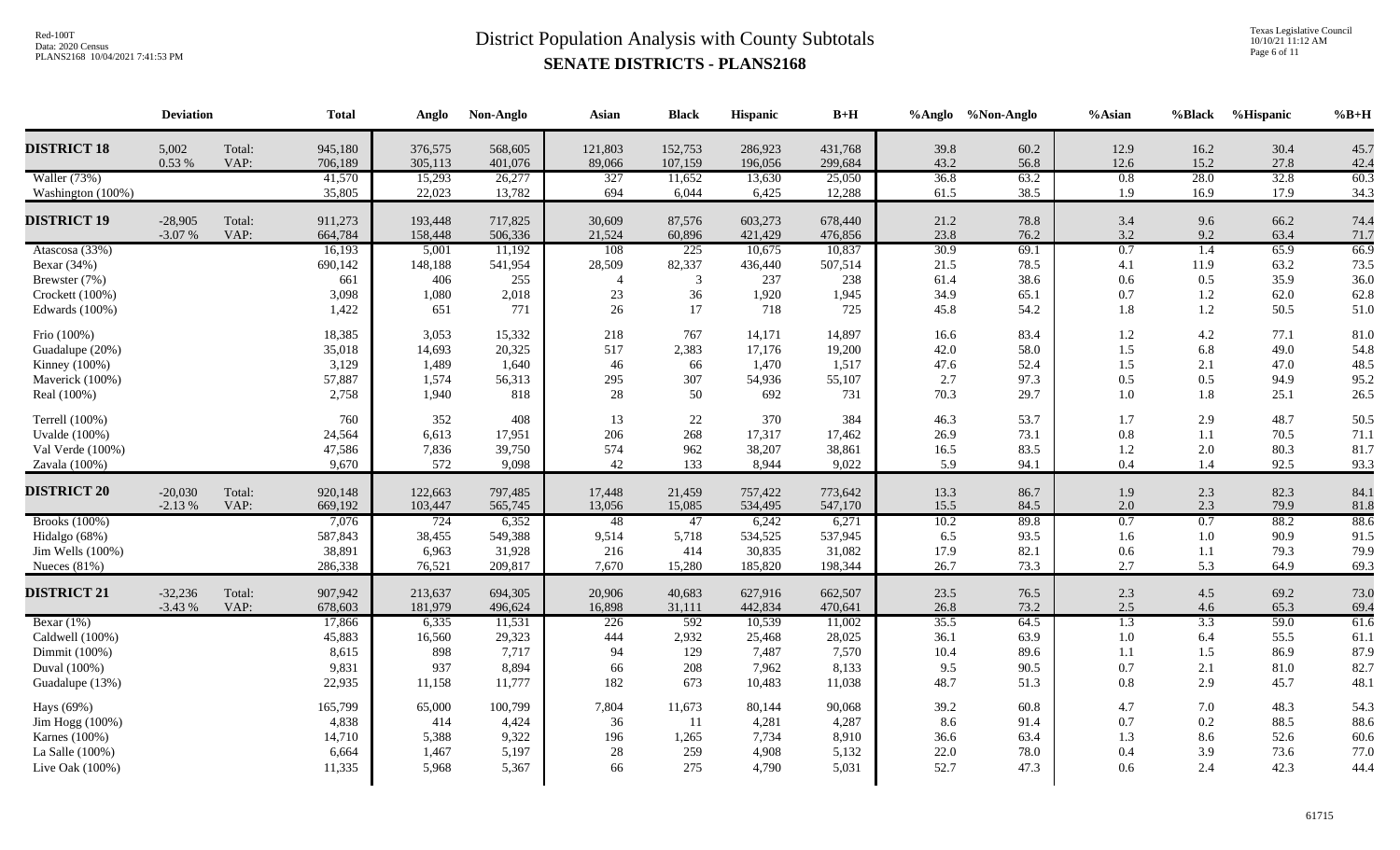Texas Legislative Council 10/10/21 11:12 AM Page 7 of 11

|                                                                                              | <b>Deviation</b>      |                | <b>Total</b>                                    | Anglo                                           | Non-Anglo                                      | Asian                                | <b>Black</b>                             | <b>Hispanic</b>                               | $B+H$                                          |                                      | %Anglo %Non-Anglo                    | %Asian                                       | %Black                                         | %Hispanic                            | $%B+H$                                            |
|----------------------------------------------------------------------------------------------|-----------------------|----------------|-------------------------------------------------|-------------------------------------------------|------------------------------------------------|--------------------------------------|------------------------------------------|-----------------------------------------------|------------------------------------------------|--------------------------------------|--------------------------------------|----------------------------------------------|------------------------------------------------|--------------------------------------|---------------------------------------------------|
| <b>DISTRICT 21</b>                                                                           | $-32,236$<br>$-3.43%$ | Total:<br>VAP: | 907,942<br>678,603                              | 213,637<br>181,979                              | 694,305<br>496,624                             | 20,906<br>16,898                     | 40,683<br>31,111                         | 627,916<br>442,834                            | 662,507<br>470,641                             | 23.5<br>26.8                         | 76.5<br>73.2                         | 2.3<br>2.5                                   | 4.5<br>4.6                                     | 69.2<br>65.3                         | 73.0<br>69.4                                      |
| McMullen (100%)<br>Starr (100%)<br>Travis $(16\%)$                                           |                       |                | 600<br>65,920<br>202,190                        | 353<br>1,171<br>59,820                          | 247<br>64,749<br>142,370                       | 13<br>152<br>9,239                   | 17<br>162<br>19,700                      | 224<br>64,393<br>112,918                      | 231<br>64,454<br>130,220                       | 58.8<br>1.8<br>29.6                  | 41.2<br>98.2<br>70.4                 | 2.2<br>0.2<br>$4.6\,$                        | 2.8<br>0.2<br>9.7                              | 37.3<br>97.7<br>55.8                 | 38.5<br>97.8<br>64.4                              |
| Webb (100%)<br>Wilson (100%)                                                                 |                       |                | 267,114<br>49,753                               | 9,495<br>27,877                                 | 257,619<br>21,876                              | 1,774<br>545                         | 1,647<br>1,101                           | 254,354<br>19,232                             | 255,249<br>20,140                              | 3.6<br>56.0                          | 96.4<br>44.0                         | 0.7<br>1.1                                   | 0.6<br>2.2                                     | 95.2<br>38.7                         | 95.6<br>40.5                                      |
| Zapata (100%)                                                                                |                       |                | 13,889                                          | 796                                             | 13,093                                         | 41                                   | 39                                       | 12,999                                        | 13,017                                         | 5.7                                  | 94.3                                 | 0.3                                          | 0.3                                            | 93.6                                 | 93.7                                              |
| <b>DISTRICT 22</b>                                                                           | 20,315<br>2.16 %      | Total:<br>VAP: | 960,493<br>726,812                              | 485,826<br>396,615                              | 474,667<br>330,197                             | 47,437<br>35,817                     | 167,678<br>116,718                       | 242,869<br>161,514                            | 402,630<br>274,828                             | 50.6<br>54.6                         | 49.4<br>45.4                         | 4.9<br>4.9                                   | 17.5<br>16.1                                   | 25.3<br>22.2                         | 41.9<br>37.8                                      |
| <b>Bosque</b> (100%)<br>Comanche (100%)<br>Eastland (100%)<br>Ellis $(60\%)$<br>Erath (100%) |                       |                | 18,235<br>13,594<br>17,725<br>116,379<br>42,545 | 13,621<br>9,197<br>13,653<br>68,023<br>30,006   | 4,614<br>4,397<br>4,072<br>48,356<br>12,539    | 148<br>62<br>169<br>1,744<br>557     | 503<br>127<br>497<br>18,466<br>1,646     | 3,321<br>3,867<br>2,934<br>25,363<br>9,254    | 3,737<br>3,949<br>3,380<br>43,098<br>10,774    | 74.7<br>67.7<br>77.0<br>58.4<br>70.5 | 25.3<br>32.3<br>23.0<br>41.6<br>29.5 | 0.8<br>0.5<br>1.0<br>1.5<br>1.3              | 2.8<br>0.9<br>2.8<br>15.9<br>3.9               | 18.2<br>28.4<br>16.6<br>21.8<br>21.8 | $\overline{20.5}$<br>29.0<br>19.1<br>37.0<br>25.3 |
| Falls (100%)<br>Hamilton (100%)<br>Hill (100%)<br>Hood (100%)<br>McLennan (100%)             |                       |                | 16,968<br>8,222<br>35,874<br>61,598<br>260,579  | 8,707<br>6,805<br>24,123<br>49,815<br>139,693   | 8,261<br>1,417<br>11,751<br>11,783<br>120,886  | 106<br>63<br>278<br>755<br>6,704     | 4,023<br>68<br>2,527<br>931<br>41,799    | 3,965<br>1,045<br>7,884<br>7,958<br>68,587    | 7,845<br>1,104<br>10,291<br>8,774<br>107,816   | 51.3<br>82.8<br>67.2<br>80.9<br>53.6 | 48.7<br>17.2<br>32.8<br>19.1<br>46.4 | 0.6<br>0.8<br>0.8<br>1.2<br>2.6              | 23.7<br>0.8<br>7.0<br>1.5<br>16.0              | 23.4<br>12.7<br>22.0<br>12.9<br>26.3 | 46.2<br>13.4<br>28.7<br>14.2<br>41.4              |
| Somervell (100%)<br>Tarrant (17%)                                                            |                       |                | 9,205<br>359,569                                | 7,011<br>115,172                                | 2,194<br>244,397                               | 93<br>36,758                         | 115<br>96,976                            | 1,687<br>107,004                              | 1,773<br>200,089                               | 76.2<br>32.0                         | 23.8<br>68.0                         | 1.0<br>10.2                                  | 1.2<br>27.0                                    | 18.3<br>29.8                         | 19.3<br>55.6                                      |
| <b>DISTRICT 23</b>                                                                           | 23,127<br>2.46 %      | Total:<br>VAP: | 963,305<br>721,285                              | 170,965<br>151,430                              | 792,340<br>569,855                             | 37,464<br>29,397                     | 380,302<br>282,762                       | 373,795<br>253,618                            | 744,764<br>531,838                             | 17.7<br>21.0                         | 82.3<br>79.0                         | 3.9<br>4.1                                   | 39.5<br>39.2                                   | 38.8<br>35.2                         | 77.3<br>73.7                                      |
| Dallas (33%)<br>Tarrant (4%)                                                                 |                       |                | 874,275<br>89,030                               | 154,364<br>16,601                               | 719,911<br>72,429                              | 24,835<br>12,629                     | 344,421<br>35,881                        | 349,679<br>24,116                             | 685,880<br>58,884                              | 17.7<br>18.6                         | 82.3<br>81.4                         | 2.8<br>14.2                                  | 39.4<br>40.3                                   | 40.0<br>27.1                         | 78.5<br>66.1                                      |
| <b>DISTRICT 24</b>                                                                           | 21,156<br>2.25 %      | Total:<br>VAP: | 961,334<br>726,681                              | 504,083<br>410,319                              | 457,251<br>316,362                             | 60,249<br>41,568                     | 137,718<br>93,190                        | 244,971<br>165,702                            | 369,492<br>252,661                             | 52.4<br>56.5                         | 47.6<br>43.5                         | 6.3<br>5.7                                   | 14.3<br>12.8                                   | 25.5<br>22.8                         | 38.4<br>34.8                                      |
| Atascosa (67%)<br>Bandera (100%)<br>Bell (100%)<br>Burnet (100%)<br>Coryell (100%)           |                       |                | 32,788<br>20,851<br>370,647<br>49,130<br>83,093 | 11,065<br>15,595<br>156,780<br>34,810<br>46,213 | 21,723<br>5,256<br>213,867<br>14,320<br>36,880 | 288<br>219<br>18,271<br>629<br>3,238 | 511<br>270<br>100,605<br>1,011<br>15,290 | 20,503<br>4,010<br>93,467<br>11,199<br>16,482 | 20,847<br>4,247<br>184,933<br>12,068<br>30,436 | 33.7<br>74.8<br>42.3<br>70.9<br>55.6 | 66.3<br>25.2<br>57.7<br>29.1<br>44.4 | $\overline{0.9}$<br>1.1<br>4.9<br>1.3<br>3.9 | $\overline{1.6}$<br>1.3<br>27.1<br>2.1<br>18.4 | 62.5<br>19.2<br>25.2<br>22.8<br>19.8 | 63.6<br>20.4<br>49.9<br>24.6<br>36.6              |
| Gillespie (100%)<br>Kerr (100%)<br>Kimble (100%)<br>Lampasas (100%)                          |                       |                | 26,725<br>52,598<br>4,286<br>21,627             | 19,884<br>35,791<br>3,136<br>15,132             | 6,841<br>16,807<br>1,150<br>6,495              | 213<br>851<br>60<br>512              | 245<br>1,127<br>37<br>1,079              | 5,766<br>13,598<br>986<br>4,179               | 5,941<br>14,502<br>1,013<br>5,135              | 74.4<br>68.0<br>73.2<br>70.0         | 25.6<br>32.0<br>26.8<br>30.0         | 0.8<br>1.6<br>1.4<br>2.4                     | 0.9<br>2.1<br>0.9<br>5.0                       | 21.6<br>25.9<br>23.0<br>19.3         | 22.2<br>27.6<br>23.6<br>23.7                      |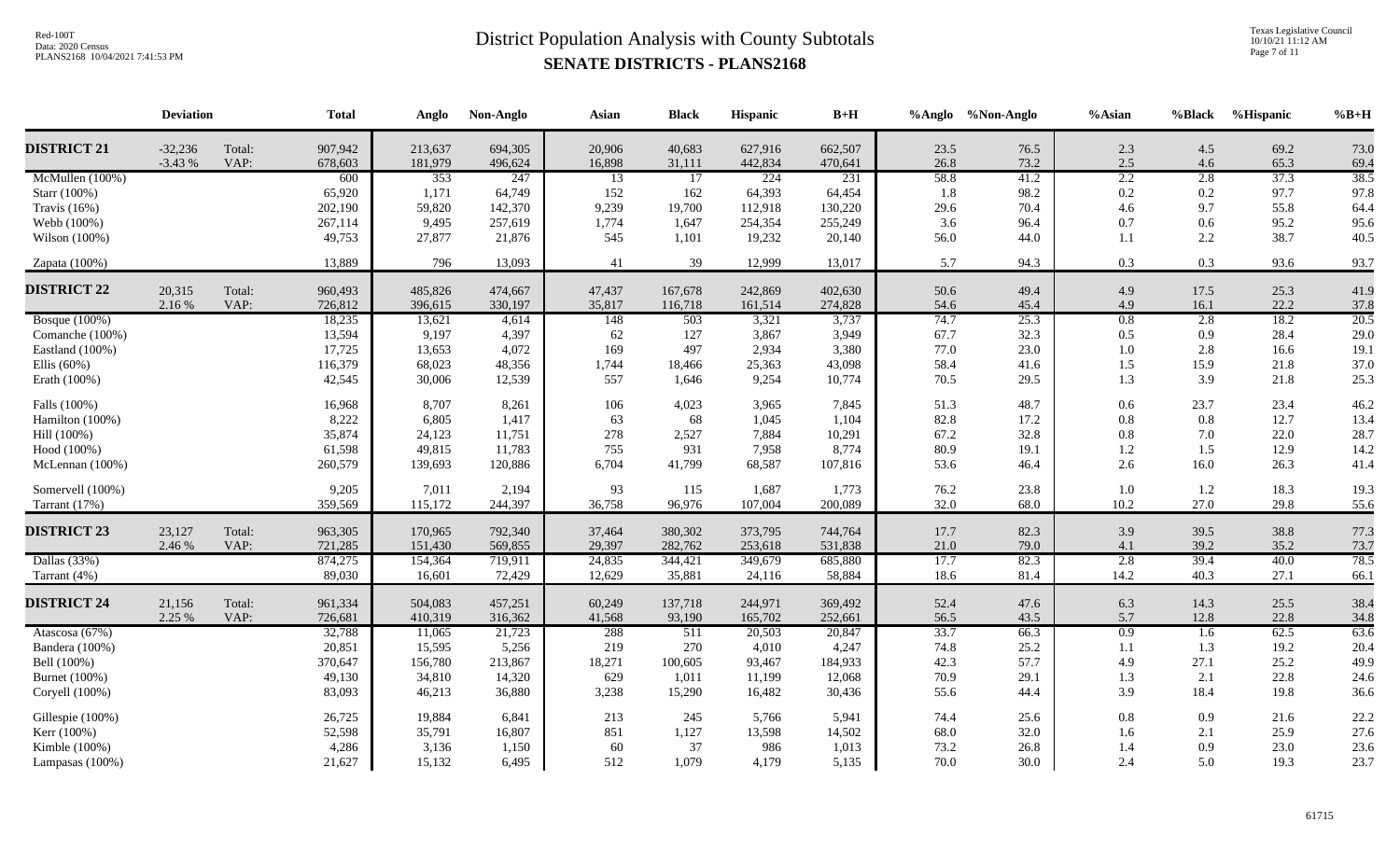Texas Legislative Council 10/10/21 11:12 AM Page 8 of 11

|                                | <b>Deviation</b>      |                | <b>Total</b>       | Anglo              | Non-Anglo          | Asian            | <b>Black</b>      | Hispanic           | $B+H$              |              | %Anglo %Non-Anglo | %Asian           | %Black           | %Hispanic    | $%B+H$       |
|--------------------------------|-----------------------|----------------|--------------------|--------------------|--------------------|------------------|-------------------|--------------------|--------------------|--------------|-------------------|------------------|------------------|--------------|--------------|
| <b>DISTRICT 24</b>             | 21,156<br>2.25 %      | Total:<br>VAP: | 961,334<br>726,681 | 504,083<br>410,319 | 457,251<br>316,362 | 60,249<br>41,568 | 137,718<br>93,190 | 244,971<br>165,702 | 369,492<br>252,661 | 52.4<br>56.5 | 47.6<br>43.5      | 6.3<br>5.7       | 14.3<br>12.8     | 25.5<br>22.8 | 38.4<br>34.8 |
| Llano $(100\%)$                |                       |                | 21,243             | 17,530             | 3,713              | 194              | 233               | 2,508              | 2,687              | 82.5         | 17.5              | 0.9              | 1.1              | 11.8         | 12.6         |
| Medina (100%)<br>Sutton (100%) |                       |                | 50,748<br>3,372    | 22,324<br>1,200    | 28,424<br>2,172    | 528<br>24        | 1,762<br>32       | 25,455<br>2,093    | 26,930<br>2,111    | 44.0<br>35.6 | 56.0<br>64.4      | 1.0<br>0.7       | 3.5<br>0.9       | 50.2<br>62.1 | 53.1<br>62.6 |
| Williamson (37%)               |                       |                | 224,226            | 124,623            | 99,603             | 35,222           | 15,516            | 44,725             | 58,642             | 55.6         | 44.4              | 15.7             | 6.9              | 19.9         | 26.2         |
| <b>DISTRICT 25</b>             | $-23,896$<br>$-2.54%$ | Total:<br>VAP: | 916,282<br>695,435 | 538,637<br>431,296 | 377,645<br>264,139 | 50,967<br>34,598 | 51,132<br>35,039  | 261,707<br>180,611 | 305,808<br>212,387 | 58.8<br>62.0 | 41.2<br>38.0      | 5.6<br>5.0       | 5.6<br>5.0       | 28.6<br>26.0 | 33.4<br>30.5 |
| Bexar (19%)                    |                       |                | 377,526            | 185,244            | 192,282            | 26,059           | 26,719            | 137,495            | 160,340            | 49.1         | 50.9              | 6.9              | 7.1              | 36.4         | 42.5         |
| <b>Blanco</b> (100%)           |                       |                | 11,374             | 8,707              | 2,667              | 100              | 123               | 2,092              | 2,196              | 76.6         | 23.4              | 0.9              | 1.1              | 18.4         | 19.3         |
| Comal (100%)                   |                       |                | 161,501            | 105,250            | 56,251             | 3,517            | 5,409             | 43,590             | 48,172             | 65.2         | 34.8              | 2.2              | 3.3              | 27.0         | 29.8         |
| Guadalupe (66%)                |                       |                | 114,753            | 58,212             | 56,541             | 4,908            | 13,010            | 37,574             | 49,050             | 50.7         | 49.3              | 4.3              | 11.3             | 32.7         | 42.7         |
| Hays (31%)                     |                       |                | 75,268             | 56,568             | 18,700             | 2,422            | 1,377             | 12,727             | 13,898             | 75.2         | 24.8              | 3.2              | 1.8              | 16.9         | 18.5         |
| Kendall (100%)                 |                       |                | 44,279             | 31,767             | 12,512             | 743              | 603               | 10,029             | 10,509             | 71.7         | 28.3              | 1.7              | 1.4              | 22.6         | 23.7         |
| Travis (10%)                   |                       |                | 131,581            | 92,889             | 38,692             | 13,218           | 3,891             | 18,200             | 21,643             | 70.6         | 29.4              | 10.0             | 3.0              | 13.8         | 16.4         |
| <b>DISTRICT 26</b>             | $-16,388$             | Total:         | 923,790            | 195,965            | 727,825            | 39,768           | 86,549            | 606,484            | 679,909            | 21.2         | 78.8              | 4.3              | 9.4              | 65.7         | 73.6         |
|                                | $-1.74%$              | VAP:           | 710,694            | 170,485            | 540,209            | 29,826           | 61,784            | 446,830            | 502,328            | 24.0         | 76.0              | 4.2              | 8.7              | 62.9         | 70.7         |
| Bexar (46%)                    |                       |                | 923,790            | 195,965            | 727,825            | 39,768           | 86,549            | 606,484            | 679,909            | 21.2         | 78.8              | 4.3              | 9.4              | 65.7         | 73.6         |
|                                |                       |                |                    |                    |                    |                  |                   |                    |                    |              |                   |                  |                  |              |              |
| <b>DISTRICT 27</b>             | $-18,027$<br>$-1.92%$ | Total:<br>VAP: | 922,151<br>660,197 | 125,453<br>104,963 | 796,698<br>555,234 | 10,553<br>7,906  | 13,407<br>9,398   | 770,792<br>535,068 | 780,204<br>542,588 | 13.6<br>15.9 | 86.4<br>84.1      | 1.1<br>1.2       | 1.5<br>1.4       | 83.6<br>81.0 | 84.6<br>82.2 |
| Bee (100%)                     |                       |                | 31,047             | 8,600              | 22,447             | 307              | 2,558             | 19,392             | 21,804             | 27.7         | 72.3              | $\overline{1.0}$ | 8.2              | 62.5         | 70.2         |
| Cameron (100%)                 |                       |                | 421,017            | 37,107             | 383,910            | 3,637            | 3,410             | 376,680            | 378,477            | 8.8          | 91.2              | 0.9              | 0.8              | 89.5         | 89.9         |
| Hidalgo (32%)                  |                       |                | 282,938            | 14,883             | 268,055            | 1,182            | 1,384             | 265,476            | 265,952            | 5.3          | 94.7              | 0.4              | 0.5              | 93.8         | 94.0         |
| Kenedy (100%)                  |                       |                | 350                | 73                 | 277                | $10\,$           | 12                | 261                | 264                | 20.9         | 79.1              | 2.9              | 3.4              | 74.6         | 75.4         |
| Kleberg (100%)                 |                       |                | 31,040             | 6,728              | 24,312             | 973              | 1,361             | 21,920             | 23,006             | 21.7         | 78.3              | 3.1              | 4.4              | 70.6         | 74.1         |
| Nueces (19%)                   |                       |                | 66,840             | 29,644             | 37,196             | 2,955            | 2,399             | 31,232             | 33,136             | 44.4         | 55.6              | 4.4              | 3.6              | 46.7         | 49.6         |
| San Patricio (100%)            |                       |                | 68,755             | 26,613             | 42,142             | 1,278            | 1,725             | 38,220             | 39,491             | 38.7         | 61.3              | 1.9              | 2.5              | 55.6         | 57.4         |
| Willacy (100%)                 |                       |                | 20,164             | 1,805              | 18,359             | 211              | 558               | 17,611             | 18,074             | 9.0          | 91.0              | 1.0              | 2.8              | 87.3         | 89.6         |
| <b>DISTRICT 28</b>             |                       |                |                    |                    |                    |                  |                   |                    |                    |              |                   |                  |                  |              |              |
|                                | $-30,675$<br>$-3.26%$ | Total:<br>VAP: | 909,503<br>695,715 | 495,475<br>404,415 | 414,028<br>291,300 | 23,483<br>17,584 | 73,130<br>51,198  | 303,985<br>207,901 | 369,302<br>256,187 | 54.5<br>58.1 | 45.5<br>41.9      | 2.6<br>2.5       | 8.0<br>7.4       | 33.4<br>29.9 | 40.6<br>36.8 |
| Baylor (100%)                  |                       |                | 3,465              | 2,797              | 668                | $\overline{22}$  | 113               | 439                | 534                | 80.7         | 19.3              | 0.6              | $\overline{3.3}$ | 12.7         | 15.4         |
| Childress (100%)               |                       |                | 6,664              | 3,852              | 2,812              | 93               | 672               | 1,942              | 2,585              | 57.8         | 42.2              | 1.4              | 10.1             | 29.1         | 38.8         |
| Coleman (100%)                 |                       |                | 7,684              | 6,013              | 1,671              | 58               | 236               | 1,192              | 1,396              | 78.3         | 21.7              | 0.8              | 3.1              | 15.5         | 18.2         |
| Collingsworth (100%)           |                       |                | 2,652              | 1,617              | 1,035              | 32               | 148               | 832                | 955                | 61.0         | 39.0              | 1.2              | 5.6              | 31.4         | 36.0         |
| Concho (100%)                  |                       |                | 3,303              | 2,097              | 1,206              | 47               | 105               | 1,033              | 1,121              | 63.5         | 36.5              | 1.4              | 3.2              | 31.3         | 33.9         |
| Cottle (100%)                  |                       |                | 1,380              | 902                | 478                | 18               | 128               | 327                | 440                | 65.4         | 34.6              | 1.3              | 9.3              | 23.7         | 31.9         |
| Crosby (100%)                  |                       |                | 5,133              | 2,076              | 3,057              | 41               | 203               | 2,829              | 2,965              | 40.4         | 59.6              | $0.8\,$          | 4.0              | 55.1         | 57.8         |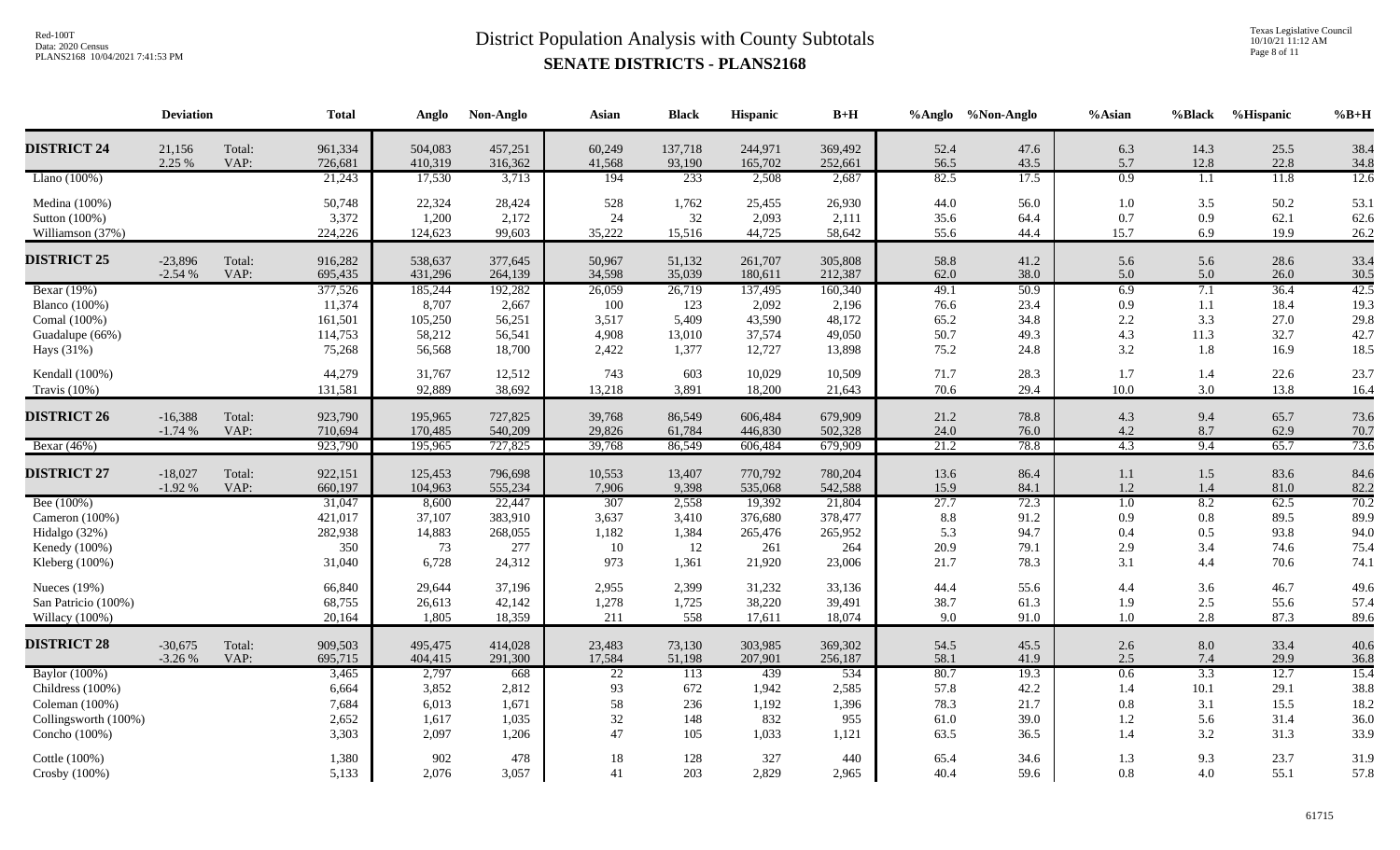Texas Legislative Council 10/10/21 11:12 AM Page 9 of 11

|                     | <b>Deviation</b>      |                | <b>Total</b>       | Anglo              | Non-Anglo          | Asian            | <b>Black</b>     | Hispanic           | $B+H$              |              | %Anglo %Non-Anglo | %Asian           | %Black           | %Hispanic    | $%B+H$       |
|---------------------|-----------------------|----------------|--------------------|--------------------|--------------------|------------------|------------------|--------------------|--------------------|--------------|-------------------|------------------|------------------|--------------|--------------|
| <b>DISTRICT 28</b>  | $-30,675$<br>$-3.26%$ | Total:<br>VAP: | 909,503<br>695,715 | 495,475<br>404,415 | 414,028<br>291,300 | 23,483<br>17,584 | 73,130<br>51,198 | 303,985<br>207,901 | 369,302<br>256,187 | 54.5<br>58.1 | 45.5<br>41.9      | 2.6<br>2.5       | 8.0<br>7.4       | 33.4<br>29.9 | 40.6<br>36.8 |
| Dickens $(100\%)$   |                       |                | 1,770              | 1,178              | $\overline{592}$   | 21               | 64               | 512                | 548                | 66.6         | 33.4              | $\overline{1.2}$ | $\overline{3.6}$ | 28.9         | 31.0         |
| Donley (100%)       |                       |                | 3,258              | 2,537              | 721                | 42               | 227              | 356                | 561                | 77.9         | 22.1              | 1.3              | 7.0              | 10.9         | 17.2         |
| Fisher (100%)       |                       |                | 3,672              | 2,496              | 1,176              | $27\,$           | 149              | 973                | 1,088              | 68.0         | 32.0              | 0.7              | 4.1              | 26.5         | 29.6         |
| Floyd (100%)        |                       |                | 5,402              | 2,079              | 3,323              | 39               | 207              | 3,067              | 3,228              | 38.5         | 61.5              | 0.7              | 3.8              | 56.8         | 59.8         |
| Foard (100%)        |                       |                | 1,095              | 845                | 250                | 12               | 33               | 197                | 220                | 77.2         | 22.8              | 1.1              | 3.0              | 18.0         | 20.1         |
| Garza (100%)        |                       |                | 5,816              | 2,162              | 3,654              | 56               | 381              | 3,272              | 3,554              | 37.2         | 62.8              | $1.0\,$          | 6.6              | 56.3         | 61.1         |
| Gray (100%)         |                       |                | 21,227             | 13,025             | 8,202              | 192              | 1,039            | 6,347              | 7,313              | 61.4         | 38.6              | 0.9              | 4.9              | 29.9         | 34.5         |
| Hale (100%)         |                       |                | 32,522             | 10,693             | 21,829             | 243              | 1,807            | 19,489             | 21,052             | 32.9         | 67.1              | 0.7              | 5.6              | 59.9         | 64.7         |
| Hardeman (100%)     |                       |                | 3,549              | 2,441              | 1,108              | 30               | 195              | 818                | 983                | 68.8         | 31.2              | $0.8\,$          | 5.5              | 23.0         | 27.7         |
| Haskell (100%)      |                       |                | 5,416              | 3,628              | 1,788              | 43               | 268              | 1,377              | 1,599              | 67.0         | 33.0              | $0.8\,$          | 4.9              | 25.4         | 29.5         |
| Hockley (100%)      |                       |                | 21,537             | 9,752              | 11,785             | 97               | 803              | 10,624             | 11,295             | 45.3         | 54.7              | 0.5              | 3.7              | 49.3         | 52.4         |
| Jones (100%)        |                       |                | 19,663             | 11,485             | 8,178              | 158              | 2,187            | 5,504              | 7,599              | 58.4         | 41.6              | 0.8              | 11.1             | 28.0         | 38.6         |
| Kent (100%)         |                       |                | 753                | 657                | 96                 | $\mathbf{Q}$     | 11               | 81                 | 86                 | 87.3         | 12.7              | 1.2              | 1.5              | 10.8         | 11.4         |
| King (100%)         |                       |                | 265                | 230                | 35                 |                  | 8                | 25                 | 31                 | 86.8         | 13.2              | 1.5              | 3.0              | 9.4          | 11.7         |
| Knox (100%)         |                       |                | 3,353              | 1,935              | 1,418              | 34               | 210              | 1,130              | 1,309              | 57.7         | 42.3              | $1.0\,$          | 6.3              | 33.7         | 39.0         |
| Lamb $(100\%)$      |                       |                | 13,045             | 4,981              | 8,064              | 41               | 544              | 7,449              | 7,904              | 38.2         | 61.8              | 0.3              | 4.2              | 57.1         | 60.6         |
| Lubbock (100%)      |                       |                | 310,639            | 154,994            | 155,645            | 11,533           | 31,107           | 109,170            | 137,329            | 49.9         | 50.1              | 3.7              | 10.0             | 35.1         | 44.2         |
| Lynn $(100\%)$      |                       |                | 5,596              | 2,960              | 2,636              | 34               | 151              | 2,352              | 2,482              | 52.9         | 47.1              | 0.6              | 2.7              | 42.0         | 44.4         |
| Mason (100%)        |                       |                | 3,953              | 2,948              | 1,005              | 21               | 40               | 883                | 909                | 74.6         | 25.4              | 0.5              | 1.0              | 22.3         | 23.0         |
| McCulloch (100%)    |                       |                | 7,630              | 4,904              | 2,726              | 65               | 197              | 2,369              | 2,517              | 64.3         | 35.7              | 0.9              | 2.6              | 31.0         | 33.0         |
| Menard $(100\%)$    |                       |                | 1,962              | 1,231              | 731                | 10               | 33               | 662                | 690                | 62.7         | 37.3              | 0.5              | 1.7              | 33.7         | 35.2         |
| Mills (100%)        |                       |                | 4,456              | 3,498              | 958                | 26               | 52               | 728                | 770                | 78.5         | 21.5              | 0.6              | 1.2              | 16.3         | 17.3         |
| Motley (100%)       |                       |                | 1,063              | 858                | 205                | 18               | 18               | 153                | 166                | 80.7         | 19.3              | 1.7              | 1.7              | 14.4         | 15.6         |
| Nolan (100%)        |                       |                | 14,738             | 8,138              | 6,600              | 150              | 953              | 5,354              | 6,120              | 55.2         | 44.8              | 1.0              | 6.5              | 36.3         | 41.5         |
| Runnels (100%)      |                       |                | 9,900              | 6,062              | 3,838              | 65               | 252              | 3,354              | 3,560              | 61.2         | 38.8              | 0.7              | 2.5              | 33.9         | 36.0         |
| San Saba (100%)     |                       |                | 5,730              | 3,690              | 2,040              | 53               | 150              | 1,749              | 1,879              | 64.4         | 35.6              | 0.9              | 2.6              | 30.5         | 32.8         |
| Stonewall (100%)    |                       |                | 1,245              | 958                | 287                | 9                | 41               | 226                | 256                | 76.9         | 23.1              | 0.7              | 3.3              | 18.2         | 20.6         |
| Taylor (100%)       |                       |                | 143,208            | 87,316             | 55,892             | 4,299            | 14,655           | 34,756             | 47,874             | 61.0         | 39.0              | 3.0              | 10.2             | 24.3         | 33.4         |
| Terry (100%)        |                       |                | 11,831             | 4,599              | 7,232              | 78               | 540              | 6,569              | 7,009              | 38.9         | 61.1              | 0.7              | 4.6              | 55.5         | 59.2         |
| Throckmorton (100%) |                       |                | 1,440              | 1,248              | 192                | 8                | 17               | 145                | 156                | 86.7         | 13.3              | 0.6              | 1.2              | 10.1         | 10.8         |
| Tom Green (100%)    |                       |                | 120,003            | 62,390             | 57,613             | 2,752            | 6,070            | 47,066             | 52,091             | 52.0         | 48.0              | 2.3              | 5.1              | 39.2         | 43.4         |
| Wheeler (100%)      |                       |                | 4,990              | 3,469              | 1,521              | 53               | 137              | 1,227              | 1,345              | 69.5         | 30.5              | 1.1              | 2.7              | 24.6         | 27.0         |
| Wichita (58%)       |                       |                | 75,608             | 49,722             | 25,886             | 2,318            | 7,720            | 13,673             | 20,873             | 65.8         | 34.2              | 3.1              | 10.2             | 18.1         | 27.6         |
| Wilbarger (100%)    |                       |                | 12,887             | 7,012              | 5,875              | 632              | 1,259            | 3,734              | 4,910              | 54.4         | 45.6              | 4.9              | 9.8              | 29.0         | 38.1         |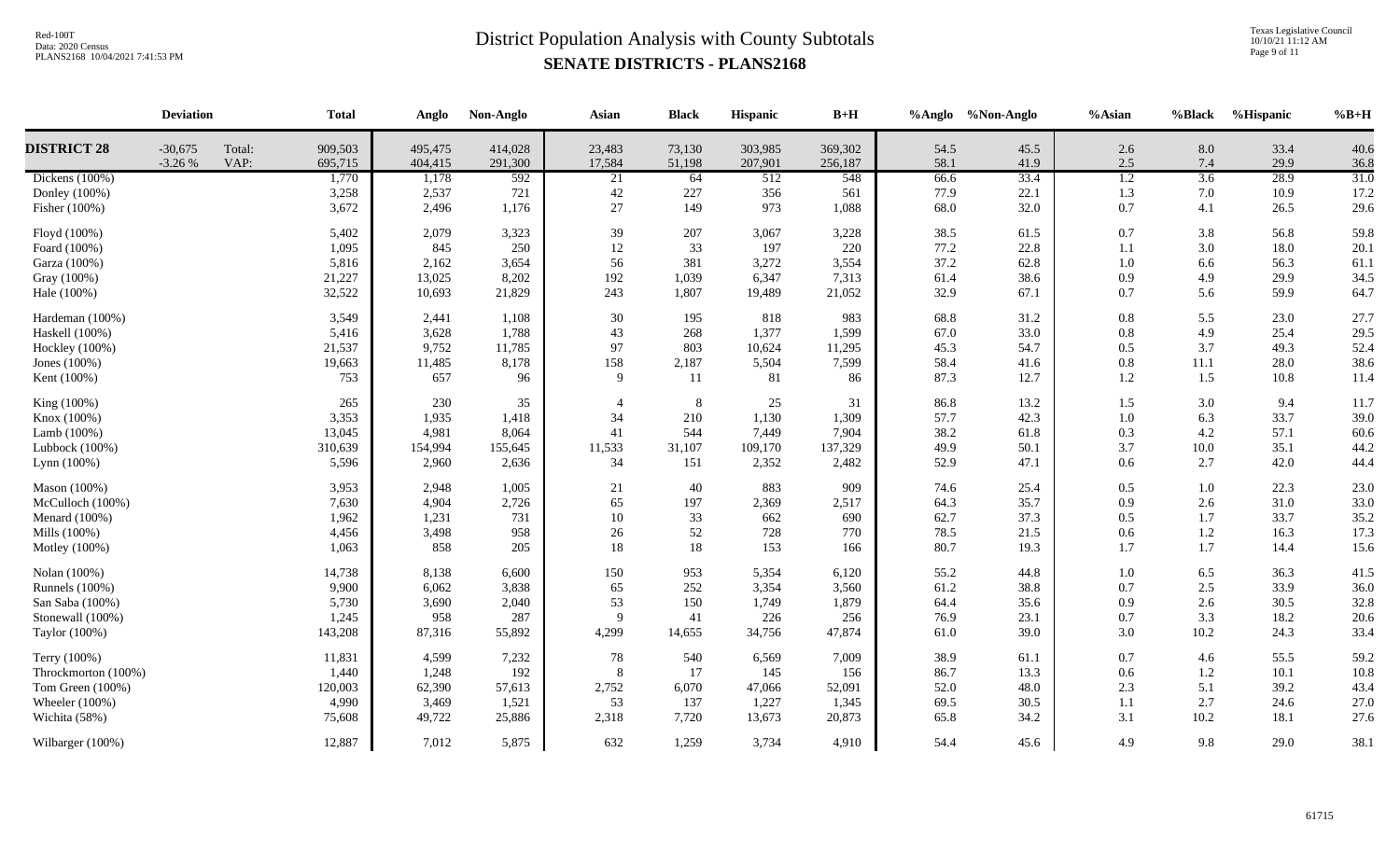Texas Legislative Council 10/10/21 11:12 AM Page 10 of 11

|                      | <b>Deviation</b>      |                | <b>Total</b>       | Anglo             | Non-Anglo          | Asian            | <b>Black</b>     | <b>Hispanic</b>    | $B+H$              |              | %Anglo %Non-Anglo | %Asian           | %Black           | %Hispanic    | $%B+H$       |
|----------------------|-----------------------|----------------|--------------------|-------------------|--------------------|------------------|------------------|--------------------|--------------------|--------------|-------------------|------------------|------------------|--------------|--------------|
| <b>DISTRICT 29</b>   | $-22,178$<br>$-2.36%$ | Total:<br>VAP: | 918,000<br>686,205 | 111,713<br>93,148 | 806,287<br>593,057 | 19,153<br>13,945 | 39,598<br>27,042 | 751,717<br>551,481 | 781,328<br>573,756 | 12.2<br>13.6 | 87.8<br>86.4      | 2.1<br>$2.0\,$   | 4.3<br>3.9       | 81.9<br>80.4 | 85.1<br>83.6 |
| Brewster (93%)       |                       |                | 8,885              | 4,542             | 4,343              | 160              | 284              | 3,726              | 3,938              | 51.1         | 48.9              | $\overline{1.8}$ | 3.2              | 41.9         | 44.3         |
| Culberson (100%)     |                       |                | 2,188              | 445               | 1,743              | 50               | 48               | 1,645              | 1,673              | 20.3         | 79.7              | 2.3              | 2.2              | 75.2         | 76.5         |
| El Paso (100%)       |                       |                | 865,657            | 98,219            | 767,438            | 18,392           | 38,200           | 715,351            | 743,885            | 11.3         | 88.7              | 2.1              | 4.4              | 82.6         | 85.9         |
| Hudspeth (100%)      |                       |                | 3,202              | 1,094             | 2,108              | $22\,$           | 29               | 2,036              | 2,049              | 34.2         | 65.8              | 0.7              | 0.9              | 63.6         | 64.0         |
| Jeff Davis (100%)    |                       |                | 1,996              | 1,282             | 714                | 39               | 28               | 613                | 627                | 64.2         | 35.8              | 2.0              | 1.4              | 30.7         | 31.4         |
| Pecos (100%)         |                       |                | 15,193             | 3,473             | 11,720             | 183              | 630              | 10,845             | 11,376             | 22.9         | 77.1              | $1.2\,$          | 4.1              | 71.4         | 74.9         |
| Presidio (100%)      |                       |                | 6,131              | 961               | 5,170              | 102              | 47               | 4,991              | 5,032              | 15.7         | 84.3              | 1.7              | 0.8              | 81.4         | 82.1         |
| Reeves (100%)        |                       |                | 14,748             | 1,697             | 13,051             | 205              | 332              | 12,510             | 12,748             | 11.5         | 88.5              | 1.4              | 2.3              | 84.8         | 86.4         |
| <b>DISTRICT 30</b>   | 25,267                | Total:         | 965,445            | 565,710           | 399,735            | 96,717           | 101,891          | 174,584            | 270,934            | 58.6         | 41.4              | 10.0             | 10.6             | 18.1         | 28.1         |
|                      | 2.69 %                | VAP:           | 723,632            | 451,571           | 272,061            | 65,111           | 69,674           | 115,284            | 182,339            | 62.4         | 37.6              | 9.0              | 9.6              | 15.9         | 25.2         |
| Archer (100%)        |                       |                | 8,560              | 7,356             | 1,204              | 74               | 106              | 742                | 831                | 85.9         | 14.1              | 0.9              | $\overline{1.2}$ | 8.7          | 9.7          |
| Clay (100%)          |                       |                | 10,218             | 8,941             | 1,277              | 87               | 121              | 641                | 745                | 87.5         | 12.5              | 0.9              | 1.2              | 6.3          | 7.3          |
| Collin $(11%)$       |                       |                | 121,086            | 51,791            | 69,295             | 37,706           | 13,996           | 15,340             | 28,802             | 42.8         | 57.2              | 31.1             | 11.6             | 12.7         | 23.8         |
| Cooke (100%)         |                       |                | 41,668             | 29,404            | 12,264             | 446              | 1,687            | 8,519              | 10,062             | 70.6         | 29.4              | 1.1              | 4.0              | 20.4         | 24.1         |
| Denton $(51%)$       |                       |                | 461,752            | 239,049           | 222,703            | 52,566           | 64,571           | 96,656             | 157,814            | 51.8         | 48.2              | 11.4             | 14.0             | 20.9         | 34.2         |
| Grayson (100%)       |                       |                | 135,543            | 95,211            | 40,332             | 2,686            | 9,856            | 20,868             | 30,196             | 70.2         | 29.8              | 2.0              | 7.3              | 15.4         | 22.3         |
| Jack (100%)          |                       |                | 8,472              | 6,358             | 2,114              | 72               | 350              | 1,521              | 1,836              | 75.0         | 25.0              | 0.8              | 4.1              | 18.0         | 21.7         |
| Montague (100%)      |                       |                | 19,965             | 16,342            | 3,623              | 129              | 206              | 2,361              | 2,543              | 81.9         | 18.1              | 0.6              | 1.0              | 11.8         | 12.7         |
| Parker (58%)         |                       |                | 86,572             | 67,877            | 18,695             | 1,169            | 1,806            | 12,298             | 13,923             | 78.4         | 21.6              | 1.4              | 2.1              | 14.2         | 16.1         |
| Wichita (42%)        |                       |                | 53,742             | 29,972            | 23,770             | 1,650            | 8,868            | 12,130             | 20,392             | 55.8         | 44.2              | 3.1              | 16.5             | 22.6         | 37.9         |
| Young $(100\%)$      |                       |                | 17,867             | 13,409            | 4,458              | 132              | 324              | 3,508              | 3,790              | 75.0         | 25.0              | 0.7              | 1.8              | 19.6         | 21.2         |
| <b>DISTRICT 31</b>   | $-32,394$             | Total:         | 907,784            | 415,271           | 492,513            | 21,648           | 54,576           | 402,635            | 450,965            | 45.7         | 54.3              | 2.4              | 6.0              | 44.4         | 49.7         |
|                      | $-3.45%$              | VAP:           | 665,940            | 329,979           | 335,961            | 14,625           | 36,753           | 271,178            | 305,511            | 49.6         | 50.4              | 2.2              | 5.5              | 40.7         | 45.9         |
| Andrews (100%)       |                       |                | 18,610             | 7,405             | 11,205             | 153              | 376              | 10,400             | 10,683             | 39.8         | 60.2              | 0.8              | 2.0              | 55.9         | 57.4         |
| Armstrong (100%)     |                       |                | 1,848              | 1,593             | 255                | 28               | 34               | 144                | 162                | 86.2         | 13.8              | 1.5              | 1.8              | 7.8          | 8.8          |
| <b>Bailey</b> (100%) |                       |                | 6,904              | 2,190             | 4,714              | 19               | 91               | 4,540              | 4,600              | 31.7         | 68.3              | 0.3              | 1.3              | 65.8         | 66.6         |
| Borden (100%)        |                       |                | 631                | 528               | 103                | 14               | 16               | 86                 | 95                 | 83.7         | 16.3              | 2.2              | 2.5              | 13.6         | 15.1         |
| Briscoe $(100\%)$    |                       |                | 1,435              | 1,008             | 427                | 13               | 30               | 368                | 391                | 70.2         | 29.8              | 0.9              | 2.1              | 25.6         | 27.2         |
| Carson (100%)        |                       |                | 5,807              | 4,873             | 934                | 33               | 91               | 558                | 636                | 83.9         | 16.1              | 0.6              | 1.6              | 9.6          | 11.0         |
| Castro (100%)        |                       |                | 7,371              | 2,328             | 5,043              | 49               | 155              | 4,784              | 4,905              | 31.6         | 68.4              | 0.7              | 2.1              | 64.9         | 66.5         |
| Cochran (100%)       |                       |                | 2,547              | 912               | 1,635              | 16               | 94               | 1,527              | 1,594              | 35.8         | 64.2              | 0.6              | 3.7              | 60.0         | 62.6         |
| Coke (100%)          |                       |                | 3,285              | 2,473             | 812                | 17               | 23               | 661                | 671                | 75.3         | 24.7              | 0.5              | 0.7              | 20.1         | 20.4         |
| Crane (100%)         |                       |                | 4,675              | 1,342             | 3,333              | 39               | 102              | 3,158              | 3,237              | 28.7         | 71.3              | 0.8              | 2.2              | 67.6         | 69.2         |
| Dallam (100%)        |                       |                | 7,115              | 3,119             | 3,996              | 33               | 142              | 3,707              | 3,837              | 43.8         | 56.2              | 0.5              | 2.0              | 52.1         | 53.9         |
| Dawson (100%)        |                       |                | 12,456             | 4,590             | 7,866              | 86               | 1,004            | 6,767              | 7,665              | 36.8         | 63.2              | 0.7              | 8.1              | 54.3         | 61.5         |
| Deaf Smith (100%)    |                       |                | 18,583             | 4,233             | 14,350             | 78               | 290              | 13,925             | 14,080             | 22.8         | 77.2              | 0.4              | 1.6              | 74.9         | 75.8         |